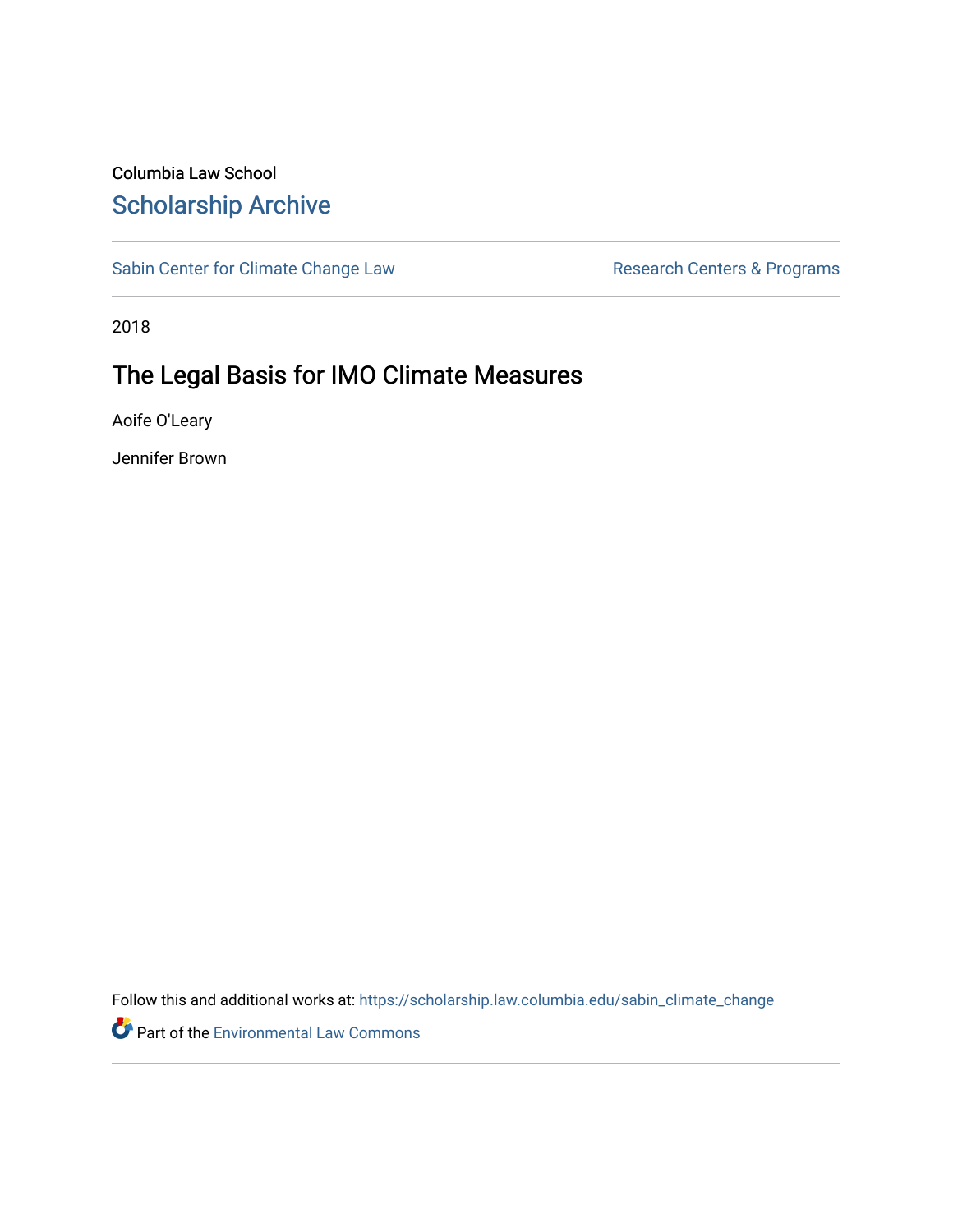



SABIN CENTER FOR CLIMATE CHANGE LAW

# **THE LEGAL BASES FOR IMO CLIMATE MEASURES**

By Aoife O'Leary and Jennifer Brown

June 2018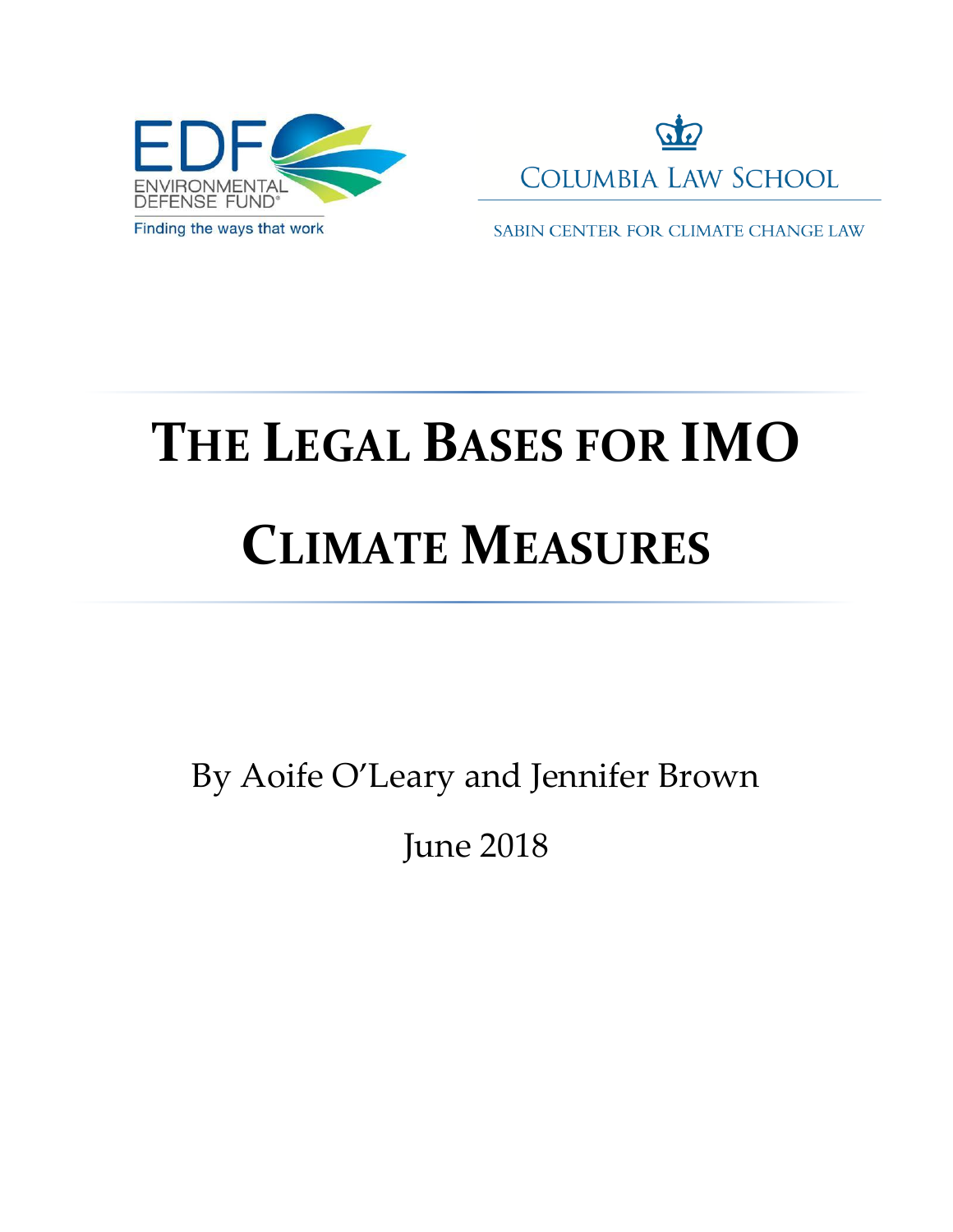© 2018 Environmental Defense Fund. All Rights Reserved.

The Sabin Center for Climate Change Law develops legal techniques to fight climate change, trains law students and lawyers in their use, and provides the legal profession and the public with up-to-date resources on key topics in climate law and regulation. It works closely with the scientists at Columbia University's Earth Institute and with a wide range of governmental, nongovernmental and academic organizations.

Sabin Center for Climate Change Law Columbia Law School 435 West 116th Street New York, NY 10027 **Tel:** +1 (212) 854-3287 **Email:** columbiaclimate@gmail.com **Web:** http://www.ColumbiaClimateLaw.com **Twitter:** @ColumbiaClimate **Blog:** <http://blogs.law.columbia.edu/climatechange>

*Disclaimer: This paper is the responsibility of the Sabin Center for Climate Change Law and the Environmental Defense Fund, and does not reflect the views of Columbia Law School or Columbia University. This paper is an academic study provided for informational purposes only and does not constitute legal advice. Transmission of the information is not intended to create, and the receipt does not constitute, an attorney-client relationship between sender and receiver. No party should act or rely on any information contained in this White Paper without first seeking the advice of an attorney.* 

**About the authors:** Aoife O'Leary is a Legal Analyst at Environmental Defense Fund Europe. Jennifer Brown is a Senior Research Assistant at Environmental Defense Fund Europe.

**Acknowledgements:** The authors would like to thank Dorota Lost-Sieminska and Edmund Hughes of the International Maritime Organization; Katharine Palmer and Motonobu Tsuchiya of Lloyd's Register; Prof. Joanne Scott of the European University Institute; Peter Hinchliffe of the International Chamber of Shipping; Gillian Grant, the Alternate Permanent Representative of Canada to the IMO; Michael Gerrard of Columbia Law School and Annie Petsonk, Bryony Worthington and Britt Groosman of the Environmental Defense Fund for their comments on earlier drafts of this paper. All errors are the authors' own.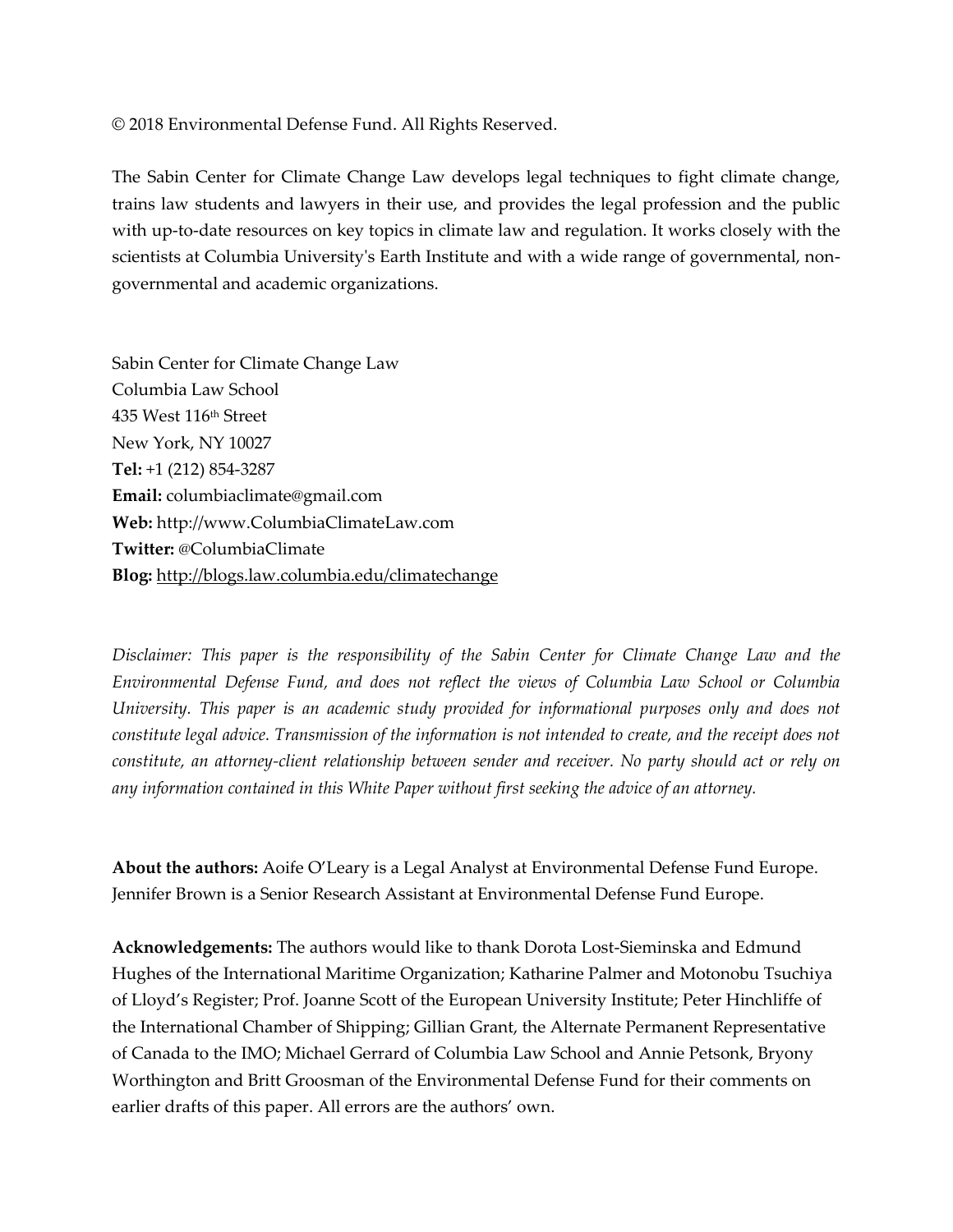#### **EXECUTIVE SUMMARY**

This paper investigates the potential legal bases for the International Maritime Organization (IMO) to enact climate measures. It finds that the IMO has broad powers to enact almost any required measure, and quickly via a tacit amendment to the International Convention for the Prevention of Pollution from Ships (MARPOL).

The Convention on the International Maritime Organization establishes the IMO and gives it very broad objectives and powers to achieve those objectives. The objectives include the "prevention and control of marine pollution from ships." The powers to achieve this objective include the drafting of conventions, agreements or other suitable instruments, and performing functions related to the objectives of the IMO. The powers are very broad and nowhere limit the type of marine pollution that the IMO Convention covers to exclude emissions of greenhouse gases. Indeed, state practice both within the IMO and in wider climate venues such as the United Nations Framework Convention on Climate Change (UNFCCC) confirm that members of the IMO interpret the term "marine pollution" to encompass greenhouse gases.

The United Nations Convention on the Law of the Sea (UNCLOS) codified the rights and responsibilities of countries with regard to the world's oceans. Though it does not primarily regulate shipping, there are sections which overlap with IMO regulations and relate to marine pollution from shipping. A careful examination of those articles and how they relate to the IMO underscores that from the perspective of international law and institutions, while UNCLOS may also have competence to address greenhouse gases, UNCLOS Parties look to the IMO to regulate greenhouse gases.

This broad power of the IMO allows for economic measures or the establishment of an independent body to advise on the climate transition. Part XIII of the IMO Convention sets out the budgetary powers of the IMO but relates solely to internal IMO matters and nowhere prohibits the adoption of economic measures by the IMO.

Once the power of the IMO to adopt economic measures or an independent body is established, the next question is what vehicle should be utilized. Climate measures should be legally binding, enforceable and implemented on a global scale as quickly as possible, as the climate crisis is urgent. The final section of this paper examines several options: the adoption of an entirely new treaty; the adoption of an entirely new agreement or other suitable instrument; or amending an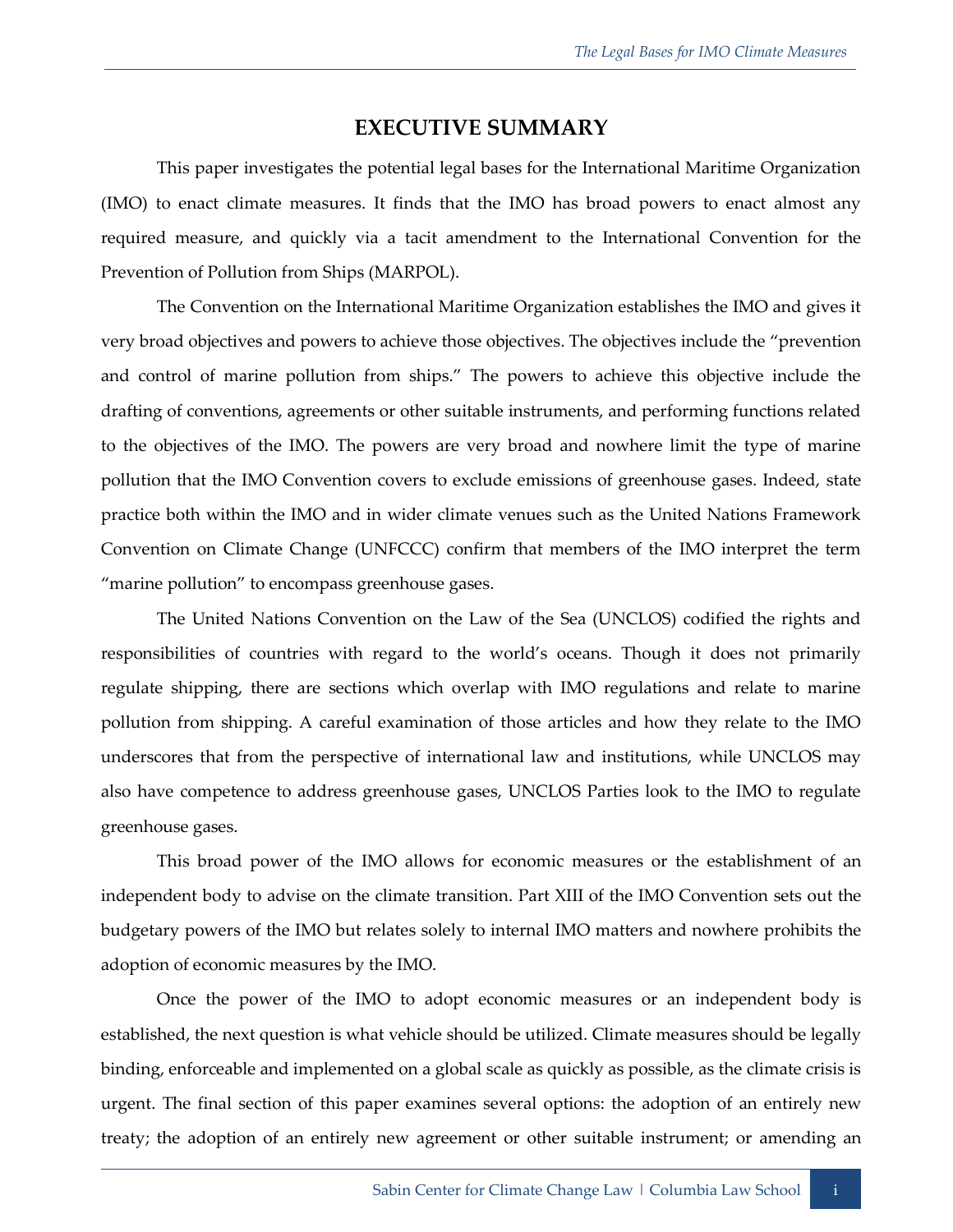already existing instrument. While all are possible, amending an existing instrument, most likely MARPOL, in the case of greenhouse gases, is the best option to ensure the fastest entry into force of the agreed measures, while also ensuring they are legally binding, enforceable and implemented globally.

There are two avenues for amending an existing annex to MARPOL, the "rejected unless accepted" procedure and the "accepted unless rejected" or tacit amendment procedure. The choice between the two procedures is purely a political decision and can be taken by the committee in which the proposed amendments are being discussed. The tacit amendment procedure can be utilized for the adoption of any amendments to an existing annex that do not go beyond the scope of the annex or MARPOL itself. The urgency of the climate crisis requires that the members of the IMO adopt effective climate measures by the tacit amendment procedure as soon as possible.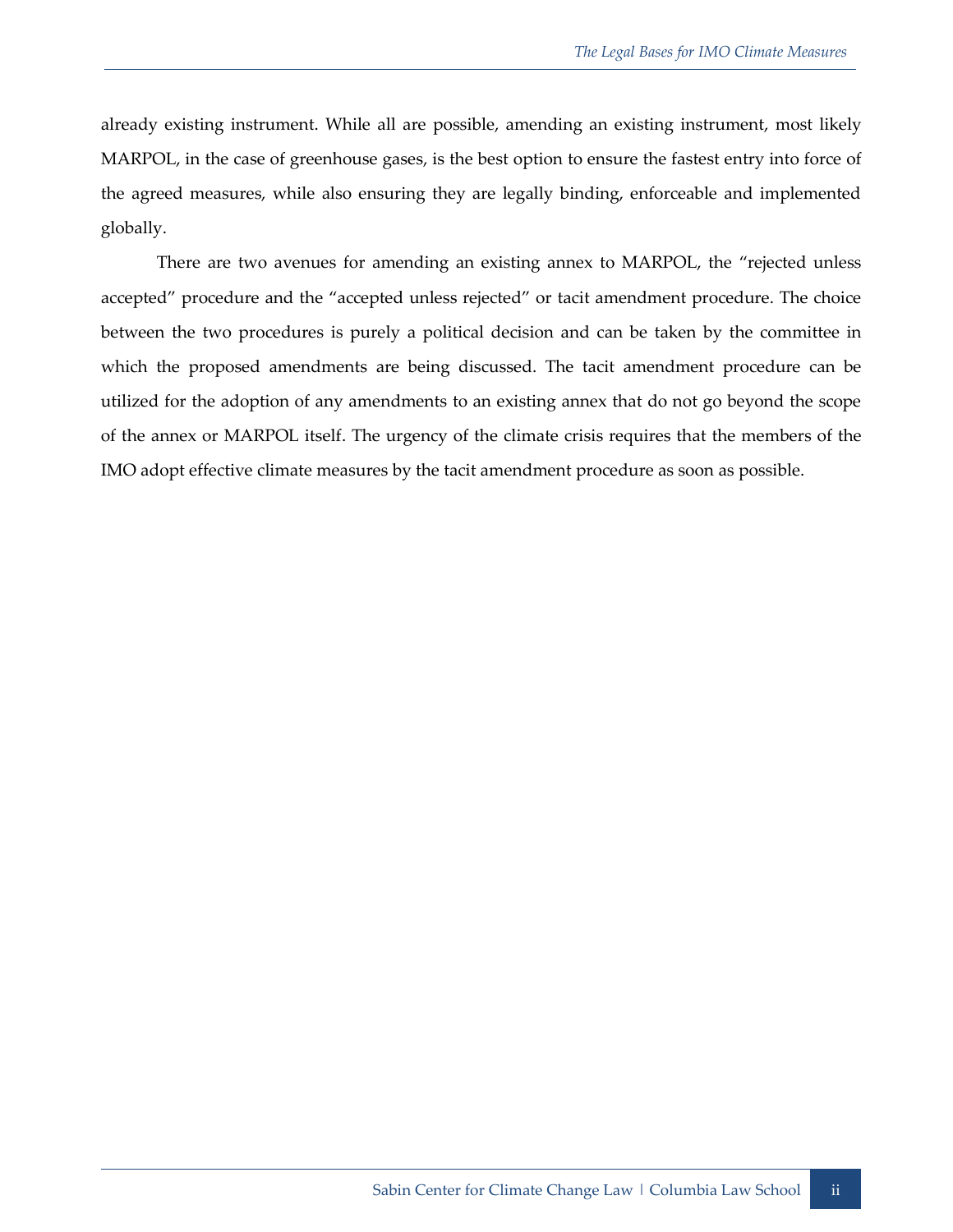## **CONTENTS**

| 1.    |  |
|-------|--|
| 2.    |  |
| 2.1   |  |
| 2.2   |  |
| 2.3   |  |
| 2.4   |  |
| 3.    |  |
| 3.1   |  |
| 3.2   |  |
| 3.3   |  |
| 4.    |  |
|       |  |
| 4.1   |  |
| 4.2   |  |
| 4.3   |  |
| 4.3.1 |  |
| 4.3.2 |  |
| 4.3.3 |  |
| 4.3.4 |  |
| 4.3.5 |  |
| 4.3.6 |  |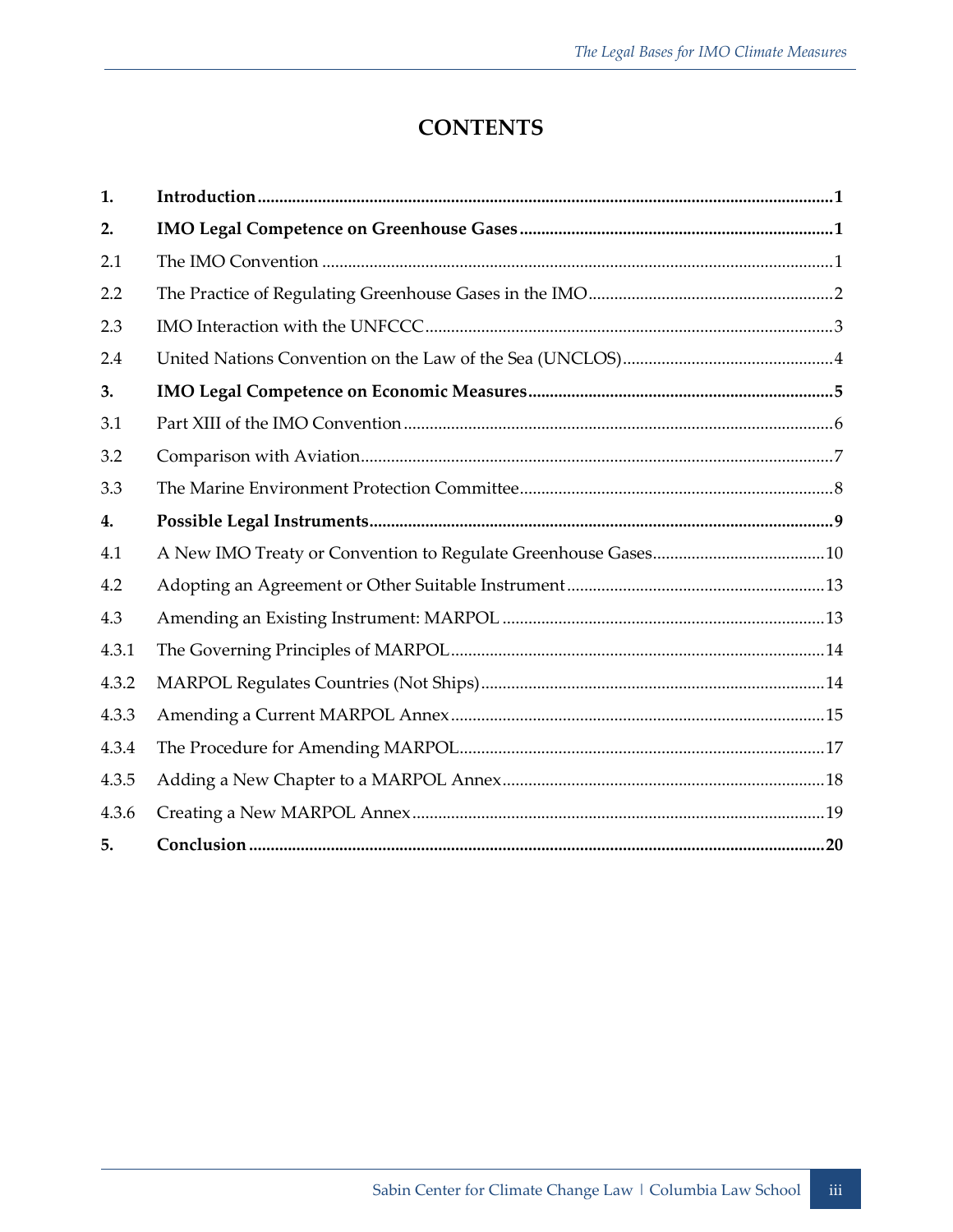## **1. INTRODUCTION**

In April 2018, the International Maritime Organization (IMO) adopted an initial strategy for the reduction of greenhouse gases from ships.<sup>1</sup> The question now is, what policies and measures will the IMO implement to meet the goals set out in this strategy? This paper examines the foundational documents establishing the IMO and its Marine Environment Protection Committee (MEPC), the history of these bodies, and the broader legal context in which they operate, to address three questions: first, whether the IMO has legal competence to address greenhouse gases; second, whether the IMO has legal capacity to adopt measures such as: introducing a climate fund to support low carbon technologies or a carbon pricing measure (referred to as economic measures in this paper) or setting up an independent body to assist with climate governance; and third, how the IMO may institute these measures, e.g., via an amendment to an existing treaty such as the International Convention for the Prevention of Pollution from Ships (MARPOL), adoption of an entirely new treaty, or adoption of other legal instruments.

## **2. IMO LEGAL COMPETENCE ON GREENHOUSE GASES**

In establishing the IMO, countries came together and vested certain powers in the IMO. The power of the IMO to do anything derives from these powers as vested in it by its members and laid down in the Convention of the International Maritime Organization (the "IMO Convention"). Therefore, in considering what powers the IMO has, the first place to turn is the IMO Convention.

#### **2.1 The IMO Convention**

The IMO Convention was agreed in Geneva on March 6, 1948.<sup>2</sup> It established the IMO (at that time called the Inter-Governmental Maritime Consultative Organization or IMCO). Article 1 of the Convention provides that the purpose of the Organization is, inter alia:

To provide machinery for co-operation among Governments in the field of governmental regulation and practices relating to technical matters of all kinds

<sup>1</sup> 'UN Body Adopts Climate Change Strategy for Shipping' (IMO, 2018)

<sup>&</sup>lt;http://www.imo.org/en/MediaCentre/PressBriefings/Pages/06greenhousegasesinitialstrategy.aspx> accessed 18 April 2018.

<sup>2</sup> Convention on the International Maritime Organization, 1948, Article 1.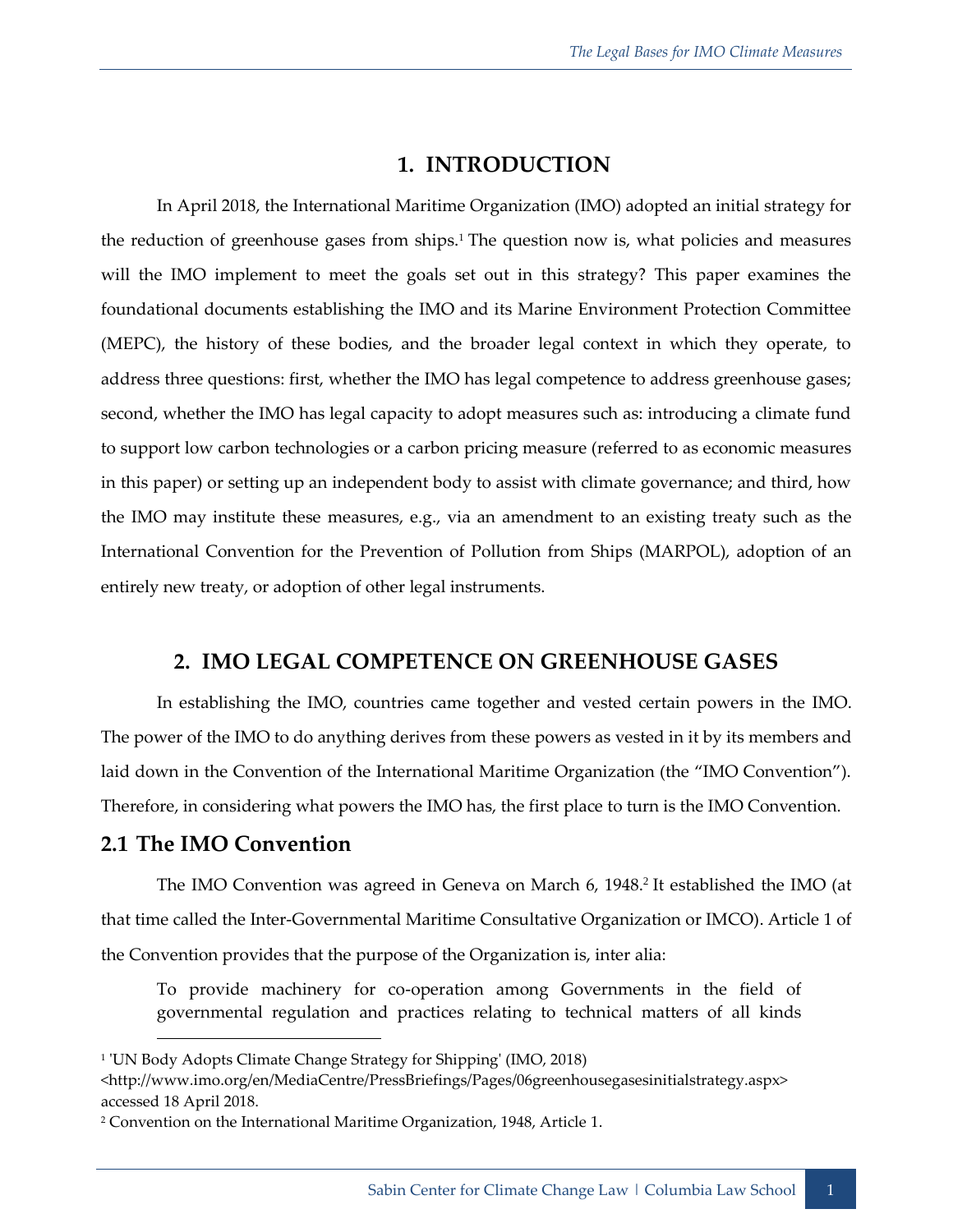affecting shipping engaged in international trade; to encourage and facilitate the general adoption of the highest practicable standards in matters concerning the maritime safety, efficiency of navigation and prevention and control of marine pollution from ships; and to deal with administrative and legal matters related to the purposes set out in this Article.

The Convention further empowers and requires the Organization to undertake specific steps to achieve these aims:

[T]he Organization shall: consider and make recommendations… Provide for the drafting of conventions, agreements, or other suitable instruments, and recommend these to governments and to intergovernmental organizations, and convene such conferences as may be necessary; … Perform functions arising in connection with [the above activities], in particular those assigned to it by or under international instruments relating to maritime matters and the effect of shipping on the marine environment. 3

These powers are very broad and nowhere limit the type of marine pollution that can be tackled to exclude greenhouse gases. Nor anywhere are the types of measures that can be taken limited (detailed further below), nor does the Convention limit certain types of measures to dealing with certain types of issues. Therefore, the Convention contains no explicit or implicit restriction on the types of measures that can be adopted nor does it restrict the types of marine pollution that the IMO can act to tackle.

## **2.2 The Practice of Regulating Greenhouse Gases in the IMO**

When the IMO Convention was adopted in 1948, climate change had not yet become a widespread concern. For several reasons, it is now clear that the "marine pollution" over which the IMO has been given competence includes greenhouse gases. First, as noted above, the term "marine pollution" is extremely broad; nothing in the Convention provides a narrower definition that might exclude greenhouse gases; and neither the Organization nor any of its committees (detailed further below) has ever taken a decision limiting the term to exclude greenhouse gases.

Second, the practice of the Organization and the MEPC has been to take steps – albeit incomplete ones – to address greenhouse gases from international shipping (for example, through

<sup>&</sup>lt;sup>3</sup> Convention on the International Maritime Organization 1948, Article 2.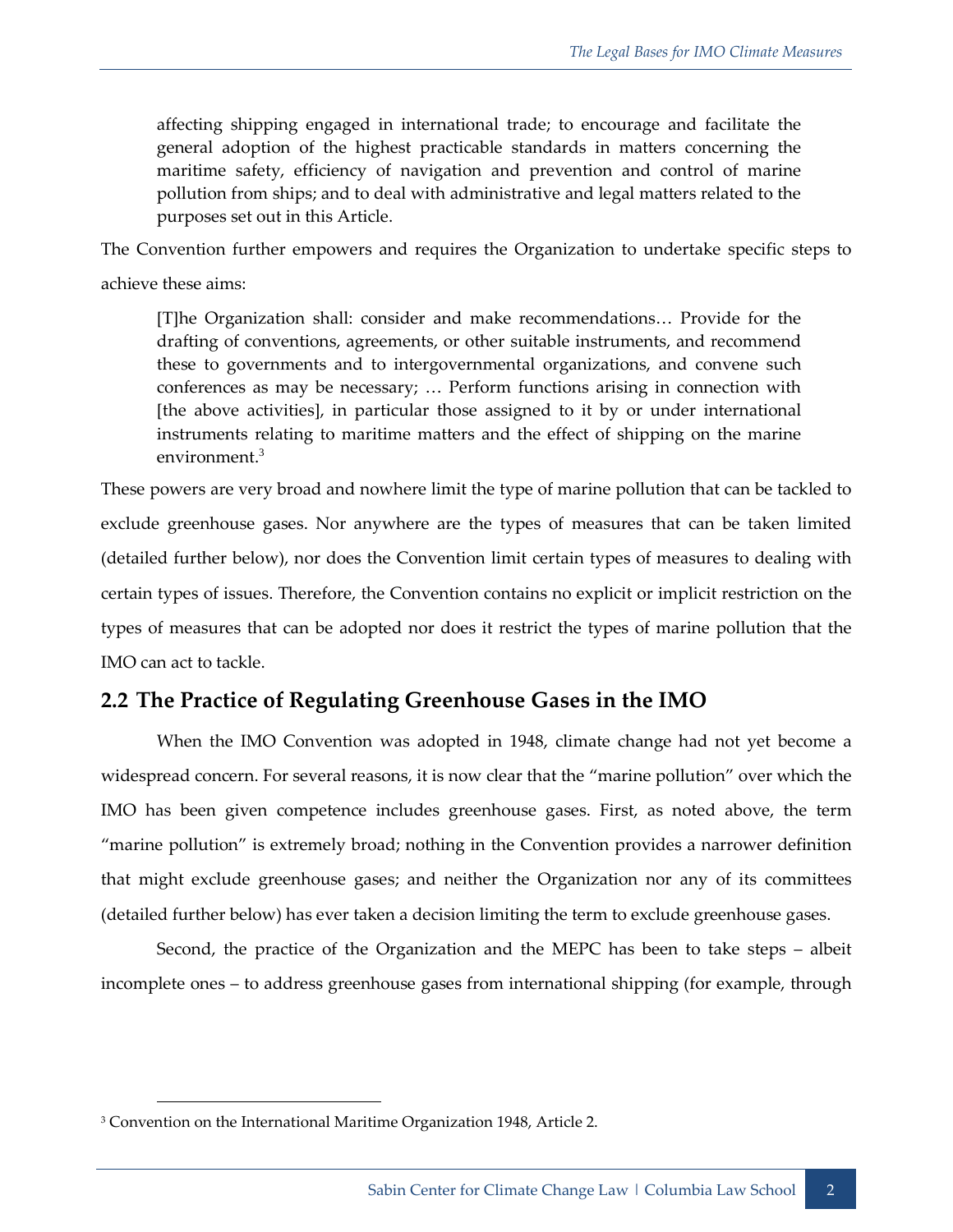the adoption of the Energy Efficiency Design Index 4 ), demonstrating that the Members interpret the term "marine pollution" as encompassing these pollutants. In September 1997, the Organization convened an International Air Pollution Conference and, by Resolution, the member states invited the MEPC to begin work on CO2 reduction strategies.<sup>5</sup>

Third, in December 1997, after the IMO adopted Resolution 8, the Conference of the Parties to the United Nations Framework Convention on Climate Change (UNFCCC) unanimously adopted the Kyoto Protocol, Article 2.2 of which specified that work on this topic should be pursued (non-exclusively) in the IMO.<sup>6</sup> While the decision of the UNFCCC is not probative as to the competence of the IMO, it is evidence of states' views. All member states of the IMO are also member states of the Kyoto Protocol, except for the United States.

Article 38 of the IMO Convention specifically authorizes the MEPC to "perform such functions as are or may be conferred upon the Organization by or under other international conventions for the prevention and control of marine pollution from ships." While the UNFCCC is not a "convention for the prevention and control of marine pollution from ships," Article 38 foresaw the need for this type of inter-convention cooperation. Furthermore, in December 1997, when the UNFCCC adopted Article 2.2, every IMO ember state was also a party to the UNFCCC and accepted Article 2.2's directive to pursue control of these emissions in IMO, lends credence to the view that the IMO member states themselves regard addressing greenhouse gases as within the ambit of their Convention.

#### **2.3 IMO Interaction with the UNFCCC**

In the two decades since the UNFCCC adopted Article 2.2 of the Kyoto Protocol, UNFCCC Parties have continued to report their maritime international "bunker fuel" greenhouse gas

<sup>4</sup> 'Energy Efficiency Measures' (IMO, 2018)

<sup>&</sup>lt;http://www.imo.org/en/OurWork/Environment/PollutionPrevention/AirPollution/Pages/Technical-and-Operational-Measures.aspx> accessed 18 May 2018.

<sup>5</sup> International Convention for the Prevention of Pollution from Ships, 1973, Resolution MP/CONF.3/35 (22 October 1997).

<sup>6</sup> See Article 2.2 of the 1997 Kyoto Protocol to the UN Framework Convention on Climate Change, to which there were no state reservations and states, "The Parties included in Annex I shall pursue limitation or reduction of emissions of greenhouse gases not controlled by the Montreal Protocol from aviation and marine bunker fuels, working through the International Civil Aviation Organization and the International Maritime Organization, respectively." Moreover, the IMO Convention authorizes the Organization to work in co-operation with other international organizations in Article 60.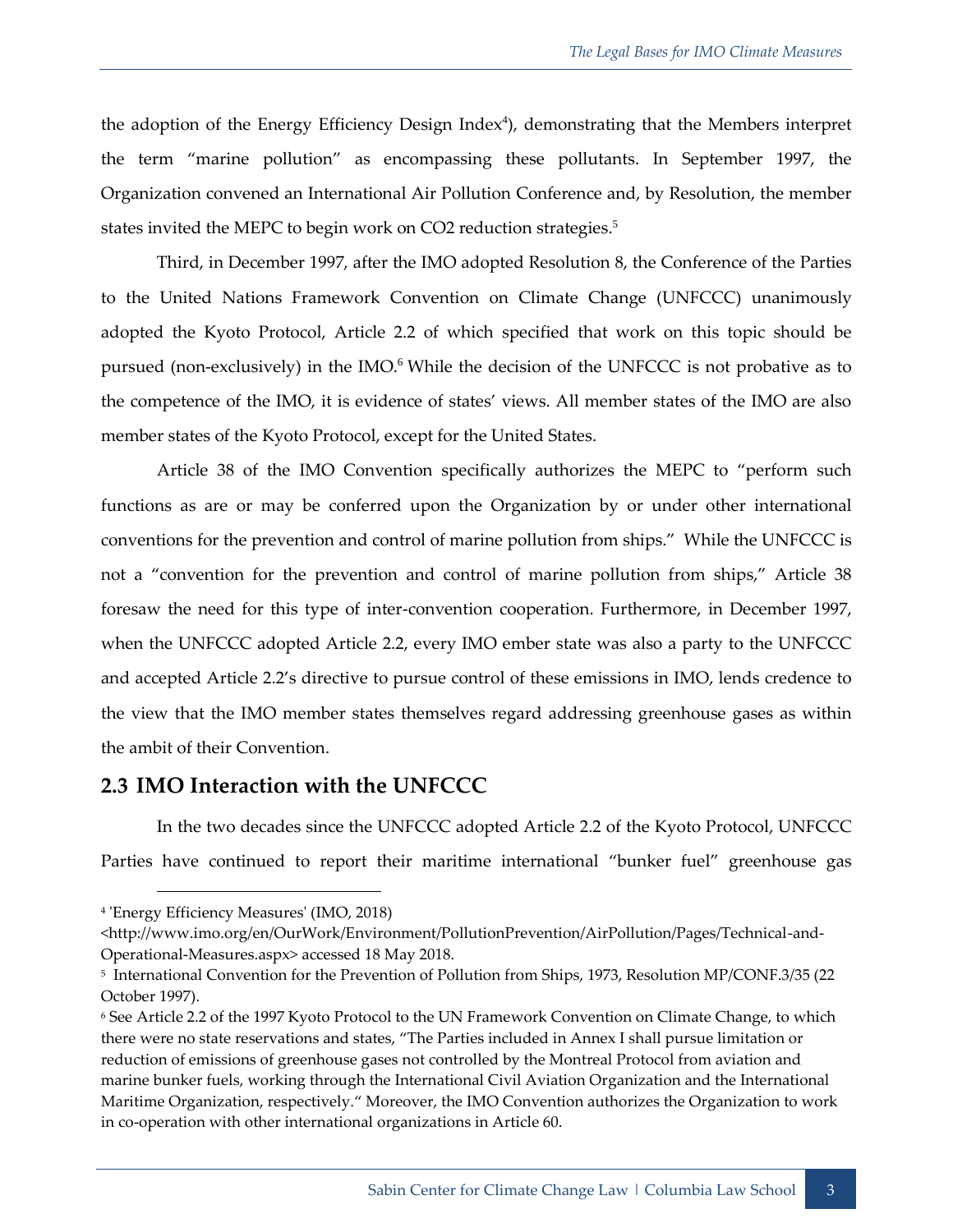emissions to the UNFCCC, in a separate category from their domestic emissions, in keeping with the Good Practice Guidance for Greenhouse Gases Inventory Reporting promulgated by the Intergovernmental Panel on Climate Change.<sup>7</sup> The IMO has also provided to the UNFCCC regular reports on the Organization's progress in addressing these emissions.<sup>8</sup> The fact that states regularly report these emissions to the UNFCCC, and that the IMO regularly updates the UNFCCC on its activities to address them, demonstrates the understanding of states that addressing these emissions is also within the legal purview of the UNFCCC, such that if the IMO failed to address them, the UNFCCC could; it also underscores the need and competence of the IMO to do so. The Paris Agreement did not specifically mention the maritime transport sector but it did provide a new urgency to the requirement to reduce all emissions, from all sectors.

## **2.4 United Nations Convention on the Law of the Sea (UNCLOS)**

UNCLOS codified the rights and responsibilities of countries with regard to the world's oceans.<sup>9</sup> It is not primarily aimed at regulating shipping but there are substantial sections that overlap with IMO regulations. When UNCLOS was being drafted, IMO regulations in existence at that time were taken into account and the IMO is referred to several times within UNCLOS (usually by referring to the "competent international organization"). $^{10}$ 

The IMO has considered the interaction between UNCLOS and IMO's mandate and competence and found that "[w]hile UNCLOS defines the features and extent of the concepts of flag, coastal and port state jurisdiction, IMO instruments specify how state jurisdiction should be exercised to ensure compliance with safety and anti-pollution shipping regulations."<sup>11</sup>

<sup>7</sup> 'Good Practice Guidance and Uncertainty Management in National Greenhouse Gas Inventories' (Intergovernmental Panel on Climate Change 2000) <https://www.ipcc-nggip.iges.or.jp/public/gp/english/> accessed 18 May 2018.

<sup>8</sup> International Bunker Fuels Under the SBSTA, United Nations Framework Convention on Climate Change (UNFCCC)' (Unfccc.int, 2018) <https://unfccc.int/topics/mitigation/workstreams/emissions-frominternational-transport-bunker-fuels/bunkers-under-sbsta> accessed 18 May 2018.

<sup>9</sup>United Nations Convention on the Law of the Sea (UNCLOS), 1958.

<sup>&</sup>lt;sup>10</sup> UNCLOS incorporated all existing international multilateral and bilateral treaties and customary international law with regard to the oceans. The International Convention for Safety of Life at Sea (SOLAS) and the 1954 International Convention for the Prevention of Pollution of the Sea by Oil (OILPOL 54 – a predecessor to MARPOL) were duly taken into consideration.

<sup>11</sup> For a full discussion of the interaction between UNCLOS and the IMO, see: 'Implications of the United Nations Convention on the Law of the Sea for the International Maritime Organization (IMO 2014) <http://www.imo.org/en/OurWork/Legal/Documents/LEG%20MISC%208.pdf> accessed 18 May 2018.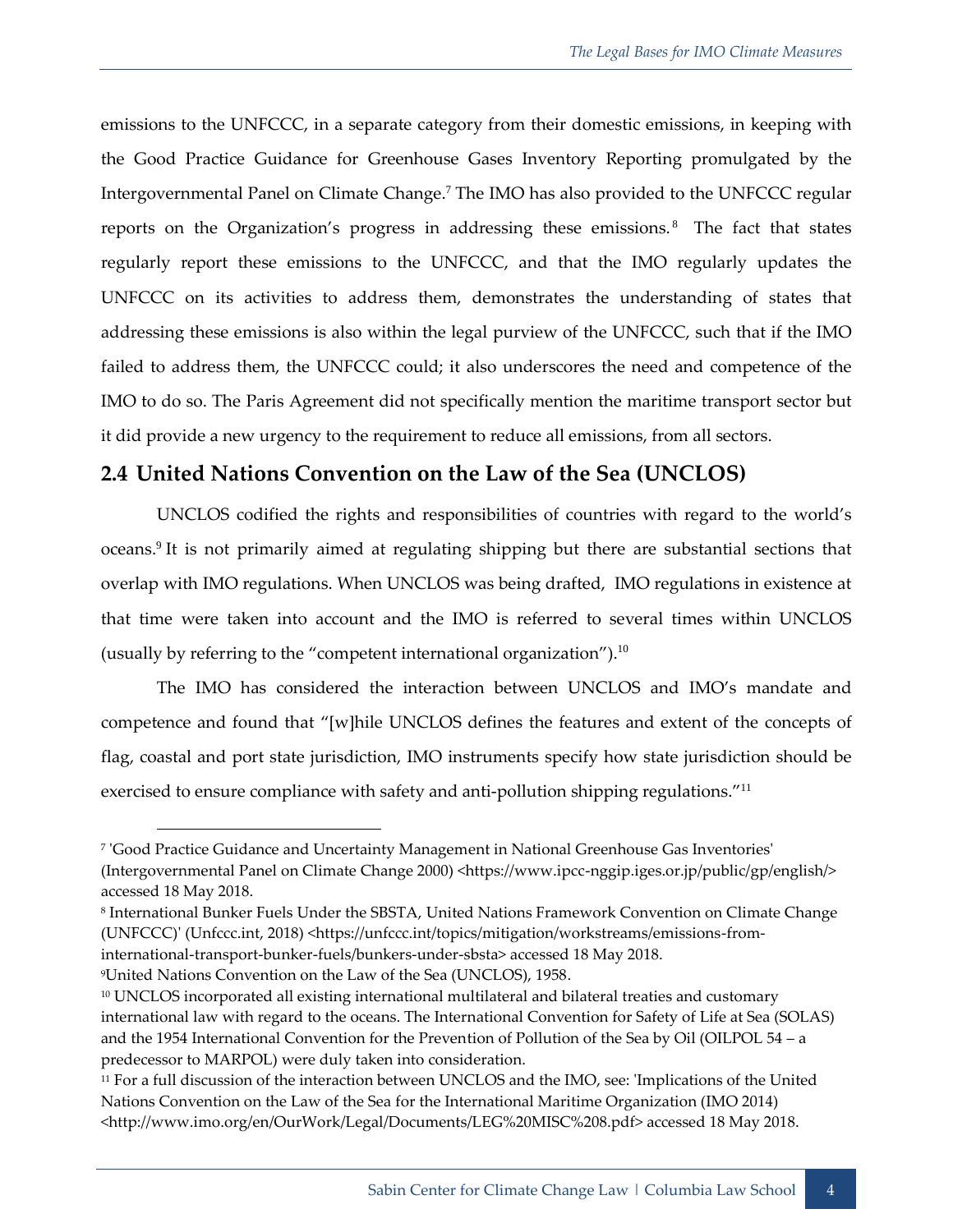The definition of pollution in Article 1 of UNCLOS includes "substances or energy…which results or is likely to result in such deleterious effects as harm to living resources and marine life, hazards to human health, hindrance to marine activities." CO2 emissions must be included in this as they will increase ocean acidification, which has a deleterious effect on marine life, and increase extreme weather, which will be a hindrance to maritime trade. UNCLOS elaborately deals with vessel-source pollution in Article 211 where states are obliged to create international regulations for the prevention, reduction, and control of pollution by vessels in the marine environment. Articles 212 and 222 specifically deal with atmospheric pollution. Article 212 provides states with jurisdiction to take action against shipping-generated atmospheric pollution, which is subject to international rules and standards. Similarly, Article 222 of UNCLOS imposes an obligation on states to implement and enforce international rules and standards for the prevention of vesselsource atmospheric pollution, which are developed through competent international organizations. All of this is supported by Article 194, which calls for the use of "all measures consistent with this Convention that are necessary to prevent, reduce and control pollution of the marine environment from any source." These provisions underscore that from the perspective of international law and institutions, while UNCLOS may also have competence to address greenhouse gases, UNCLOS Parties look to other "competent international organizations" – including and especially IMO – to do so.

#### **3. IMO LEGAL COMPETENCE ON ECONOMIC MEASURES**

As noted above, Article 2 of the IMO Convention confers extremely broad powers on the Organization to act to address marine pollution. They are not limited to certain types of measures, and the IMO Convention places no restriction on the IMO agreeing to measures that would raise money or set up an independent body. Indeed, the article specifically authorizes the IMO to "perform functions" and draft conventions, agreements or other suitable instruments arising in connection with these. It thus provides the legal basis by which the IMO may establish and administer economic measures and/or independent bodies.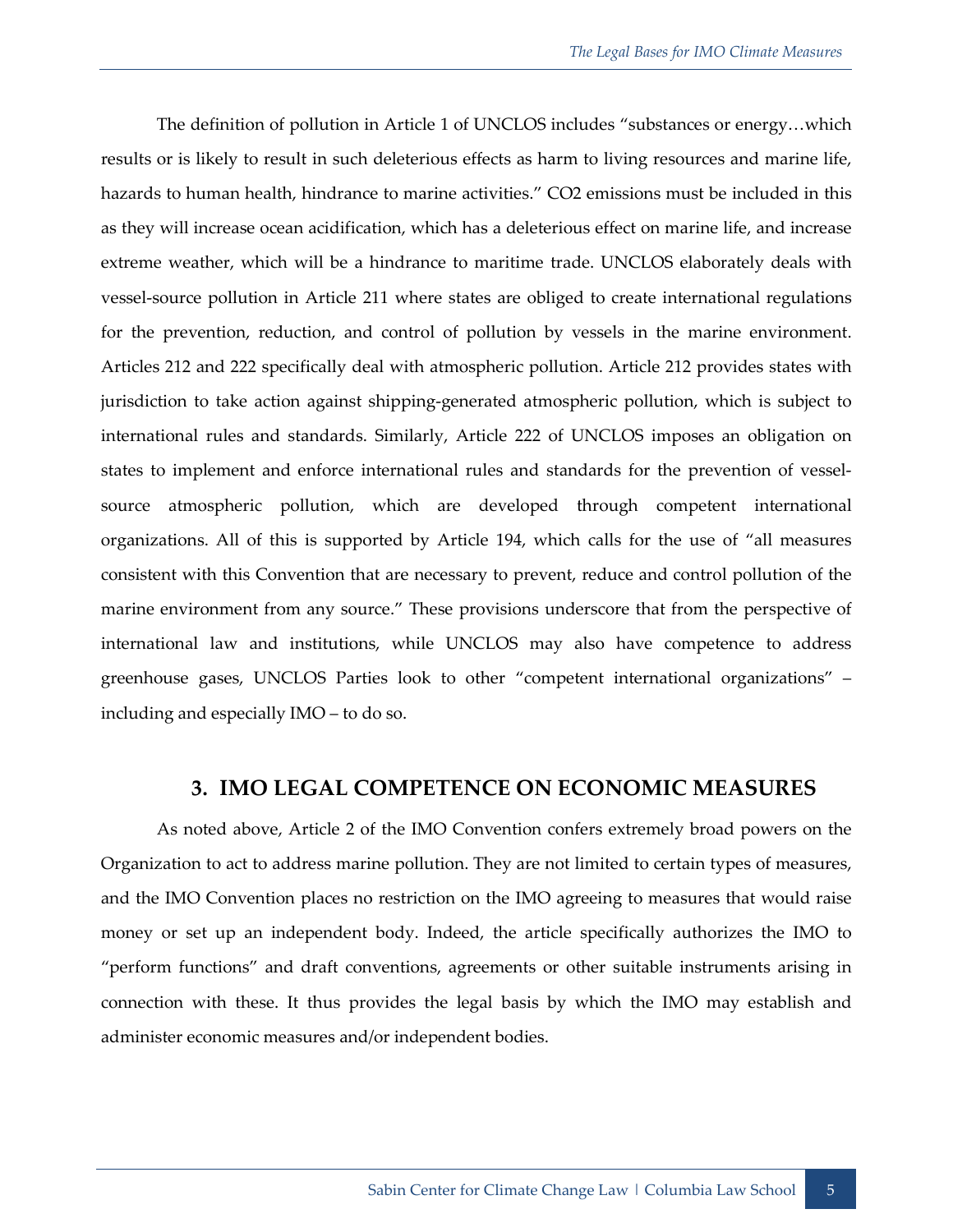## **3.1 Part XIII of the IMO Convention**

It might be argued that the IMO Convention Part XIII limits the ability of the IMO to implement economic measures. Part XIII sets out that each delegation shall pay for their own delegation's expenses; that the IMO Assembly shall be responsible for approving the budget of the IMO; and that if a state's contribution is a year overdue, its voting rights will be suspended. Consequently, Part XIII simply sets out how the IMO should conduct its internal administration in relation to the IMO's operating budget<sup>12</sup> and says nothing in relation to whether or not the MEPC or the Organization itself is empowered to adopt instruments establishing economic measures to achieve their aims.<sup>13</sup>

It could be argued that these are the only express financial powers the IMO has, but this cannot be the case, considering that the wording in relation to adopting measures on maritime pollution is so broad, and nowhere in the Convention is it stated that the powers listed in Part XIII are the only financial rules the IMO can adopt. If the administrative and budgetary powers in Part XIII were the only financial powers of the IMO, that would have to be expressly stated in order to override the wide powers that are clearly expressed. Therefore, it is not correct to interpret articles that relate to the organization of the IMO's internal finances as limiting the measures the IMO could implement to reduce shipping's climate change impact. Part XIII relates to the functions of the Secretariat of the IMO but does not relate to the remit of the IMO Convention.

Nowhere in the Convention is there a limit placed upon the types of instruments that can be enacted by the members of the IMO. Therefore, the only legal limit upon what measures can be agreed at the IMO is the agreement of the members themselves. States came together to form the

<sup>12</sup> Part XIII states in full: "Article 58: Each Member shall bear the salary, travel and other expenses of its own delegation to the meetings held by the Organization. Article 59: The Council shall consider the financial statements and budget estimates prepared by the Secretary-General and submit them to the Assembly with its comments and recommendations. Article 60: (a) Subject to any agreement between the Organization and the United Nations, the Assembly shall review and approve the budget estimates. (b) The Assembly shall apportion the expenses among the Members in accordance with a scale to be fixed by it after consideration of the proposals of the Council thereon. Article 61: Any Member which fails to discharge its financial obligation to the Organization within one year from the date on which it is due shall have no vote in the Assembly, the Council, the Maritime Safety Committee, the Legal Committee, the Marine Environment Protection Committee, the Technical Co-operation Committee or the Facilitation Committee unless the Assembly, at its discretion, waives this provision."

<sup>13</sup> Convention on the International Maritime Organization (IMO), 1948, Articles 58-61.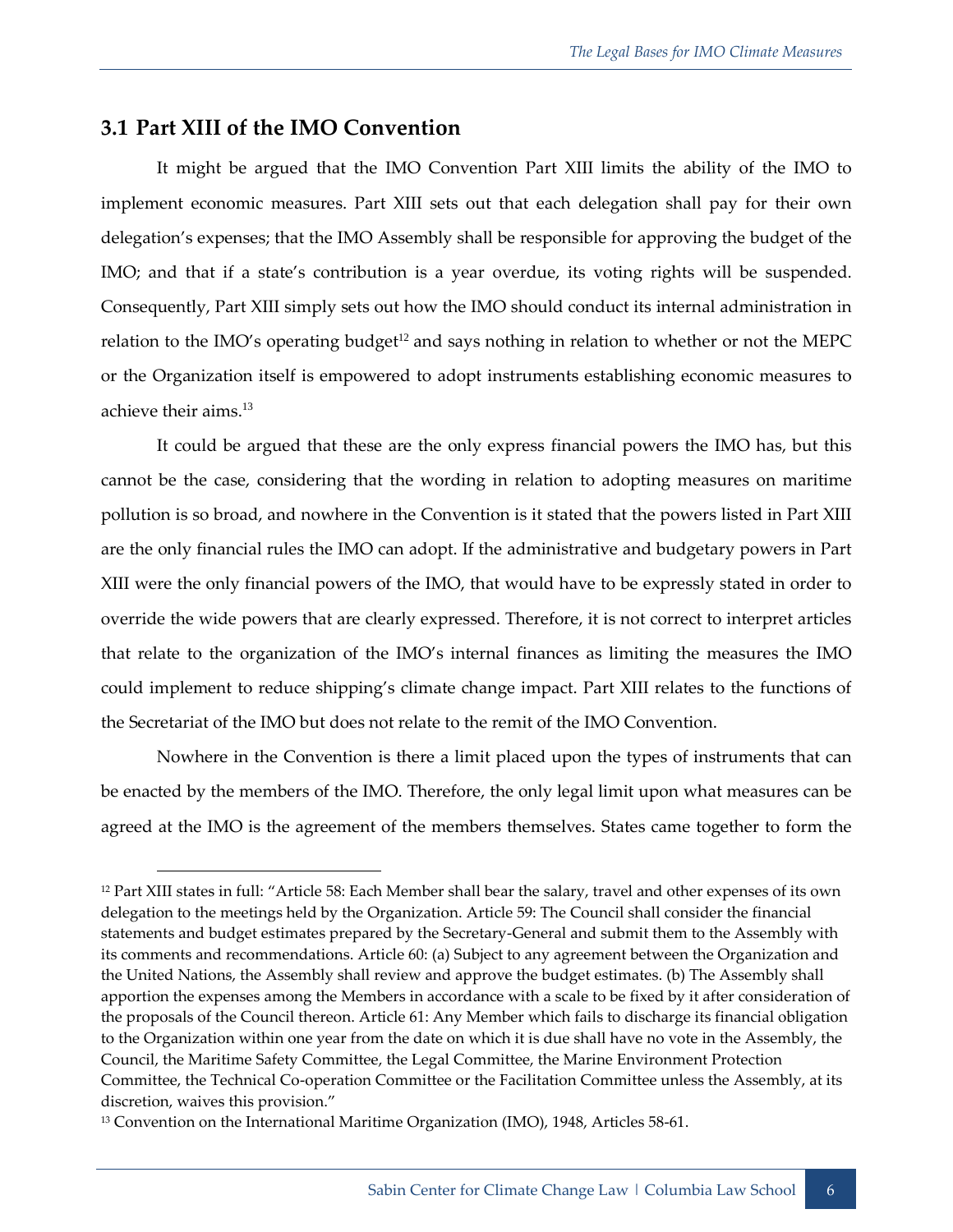Organization in order to gain the benefits of working together across the international maritime sector. If the members of the Organization now agree that in order to reduce the impact of the maritime sector on the climate, the IMO should establish an economic measure or an independent body, there is nothing in the Convention preventing this.

Indeed, the IMO has already established an economic measure and an independent body: the 1971 International Convention on the Establishment of an International Fund for Compensation for Oil Pollution and subsequent Conventions.<sup>14</sup> This shows that the IMO members interpreted the IMO Convention to give them the power to establish economic measures (the IOPC Fund collects revenues and distributes them in relation to oil spills) and establish an independent body. 15

However, the establishment of an international fund requires political will, not only the legal feasibility to do so. Each country should be ready for any new IMO rules, which can be a challenge with regard to setting up national legislation, securing resources for enforcement and gaining the necessary expertise. The 1996 International Convention on Liability and Compensation for Damage in Connection with the Carriage of Hazardous and Noxious Substances by Sea (HNS) provided the opportunity to create an international fund, however political will for the convention as a whole was lacking, resulting in a low rate of ratification and ultimately the HNS Convention being superseded by a Protocol in 2010.<sup>16</sup>

#### **3.2 Comparison with Aviation**

In 2016, the International Civil Aviation Organization (ICAO) adopted a resolution establishing the Carbon Offsetting and Reduction Scheme for International Aviation (CORSIA), a

<sup>&</sup>lt;sup>14</sup> IOPC Funds, About Us' (Iopcfunds.org, 2018) <http://www.iopcfunds.org/about-us/> accessed 18 May 2018; For example the Fund Convention,1992 and the Supplementary Fund Protocol, 2003. Though the 71 Fund Convention has now been wound down and replaced by the 1992 Fund Convention and 2003 Supplementary Fund Protocol.

<sup>&</sup>lt;sup>15</sup> Of course there are differences between a fund that could be established for climate purposes and the IPOC, as the IOPC was created to deal with liability and compensation of victims of oil pollution as opposed to for the purpose of encouraging environmentally responsible behavior. In addition, it is imposed not on ships, but on cargo interests. However there is no reason that the IMO can create a fund for one reason and not the other.

<sup>&</sup>lt;sup>16</sup> International Convention on Liability and Compensation for Damage in Connection with the Carriage of Hazardous and Noxious Substances by Sea (HNS), 1996.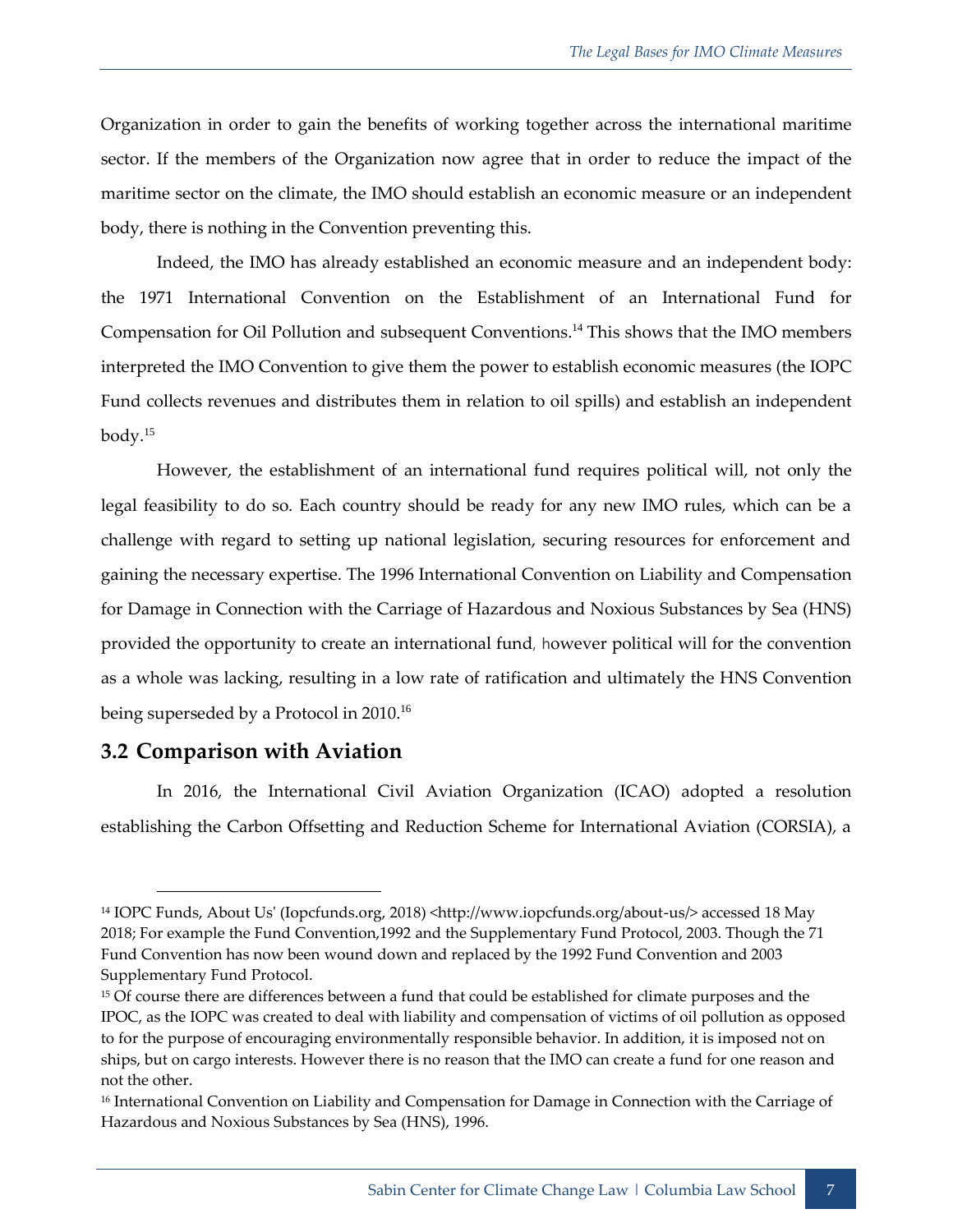market based measure.<sup>17</sup> ICAO's foundational document, the 1944 Chicago Convention on International Civil Aviation, <sup>18</sup> contains no express provision allowing ICAO to adopt any particular economic measure. But Article 37 of the Chicago Convention authorizes ICAO to adopt international standards and recommended practices (SARPs) addressing, inter alia, matters concerning the safety and efficiency of air navigation. After ICAO's Assembly of Member States adopted a resolution establishing global aspirational goals for addressing greenhouse gas emissions as an essential element of promoting the sustainable growth of international aviation, the Assembly then expressly recognized a market-based measure to reduce emissions as a necessary element of a broader set of measures to help it achieve these goals. This provided the foundation for ICAO member states to come together and formally request ICAO's Council to develop and adopt the SARPs, in effect exercising the authority provided under Article 37. This is a direct parallel with the IMO, as the IMO has no express authorization for agreeing to an economic measure but can do so, as ICAO has done. Arguably, the IMO is on even surer footing than ICAO would be as the IMO has express authority to adopt measures to deal with "marine pollution," unlike ICAO which adopted measures to deal with aviation greenhouse gas emissions under the guise of matters concerning the safety and efficiency of air navigation.

## **3.3 The Marine Environment Protection Committee (MEPC)**

Article 37 of the IMO Convention establishes the MEPC as a committee of the IMO that includes all Members of the IMO.<sup>19</sup> Article 38 states MEPC's purposes, which are (among others) to:

consider any matter within the scope of the Organization concerned with the prevention and control of marine pollution from ships and in particular shall:

(a) Perform such functions as are or may be conferred upon the Organization by or under international conventions for the prevention and control of marine pollution from ships . . .

<sup>&</sup>lt;sup>17</sup> 'What Are The Mechanisms For The CORSIA Implementation? How Will ICAO Support States To Implement The CORSIA?' (Icao.int, 2018) <https://www.icao.int/environmental-

protection/Pages/A39\_CORSIA\_FAQ4.aspx> accessed 18 May 2018.

<sup>18</sup> 'Convention On International Civil Aviation - Doc 7300' (Icao.int, 2018)

<sup>&</sup>lt;https://www.icao.int/publications/pages/doc7300.aspx> accessed 18 May 2018.

<sup>19</sup> Convention on the International Maritime Organization, 1948, Article 37.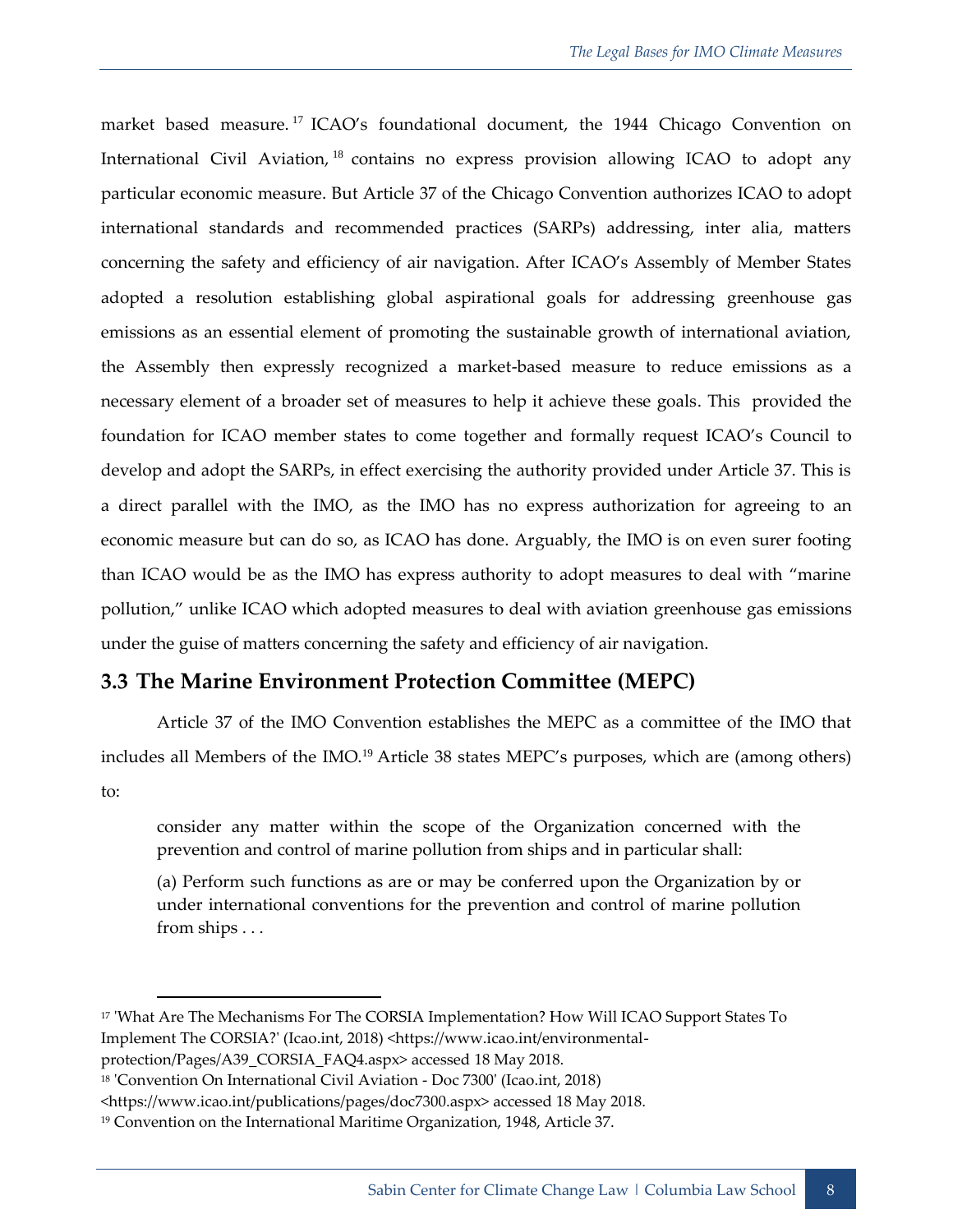(e) Consider and take appropriate action with respect to any other matters falling within the scope of the Organization which would contribute to the prevention and control of marine pollution from ships including co-operation on environmental matters with other international organizations. $20$ 

There is no express or implied limit upon the powers of MEPC in this Article other than that it cannot act on measures falling outside the competence of the IMO (and the broad competence of the IMO is dealt with above). The language on its face is broad enough to allow the MEPC to consider and act in any way the committee deems appropriate upon any matter falling within the scope of the Organization which would contribute to the prevention and control of marine pollution from ships, including greenhouse gases.

The MEPC considers itself to be exercising competence under Article 38(a) in considering greenhouse gases measures. <sup>21</sup> It specifically has recognized UNCLOS, as an international convention conferring functions upon the IMO relating to the protection and preservation of the marine environment.<sup>22</sup> In addition, the broad language of Article 2 requires the IMO to "provide for the drafting of conventions, agreements, or other suitable instruments, and recommend these to governments and to intergovernmental organizations… Perform functions arising in connection with [these]." These provisions demonstrate that Article 38(a)'s enumeration of specific functions that MEPC must fulfill in no way restricts what functions the MEPC may fulfill – including establishing independent bodies and the institution of economic measures that can perform functions delegated to them under the instruments that the MEPC adopts.<sup>23</sup>

#### **4. POSSIBLE LEGAL INSTRUMENTS**

The IMO has the power to adopt economic instruments and establish new bodies to deal with greenhouse gases from international shipping. Climate measures should be legally binding, enforceable and implemented on a global scale as quickly as possible, as the climate crisis is urgent. The question arises whether a new treaty needs to be established to do so; whether an

<http://www.imo.org/en/OurWork/Legal/Documents/LEG%20MISC%208.pdf> accessed on 12 June 2018.

<sup>&</sup>lt;sup>20</sup> Convention on the International Maritime Organization, 1948, Article 38.

<sup>21</sup> Convention on the International Maritime Organization, 1948, Article 38.

<sup>&</sup>lt;sup>22</sup> International Maritime Organization, Implications of the United Nations Convention on the Law of the Sea for the International Maritime Organization'' (2014) Available at

<sup>&</sup>lt;sup>23</sup> Convention on the International Maritime Organization, 1948, Article 38.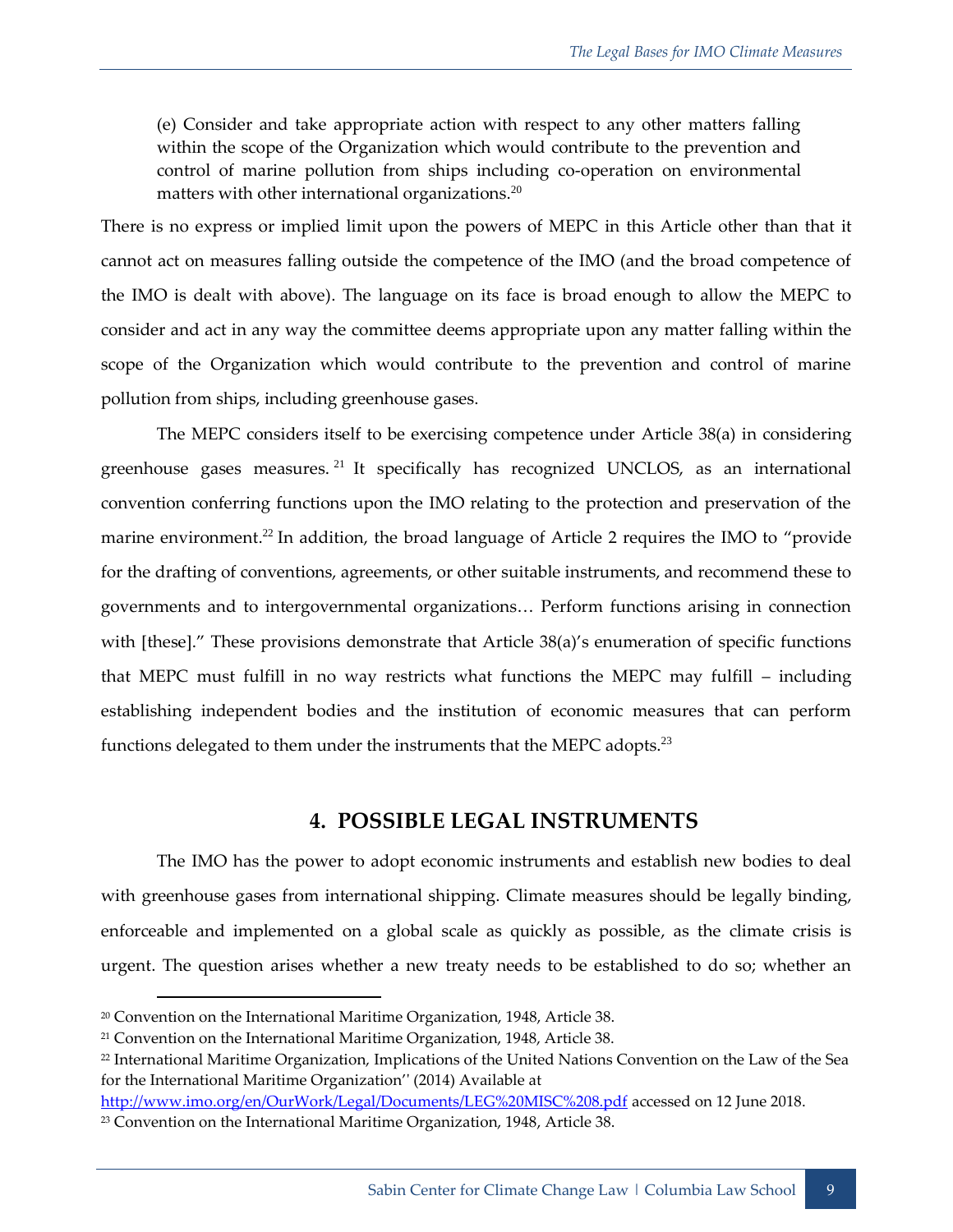existing treaty could be amended for the purpose; or whether the purpose could be accomplished through the adoption of a different "suitable instrument," in the words of Article 2 of the Convention.

This is an important question: the IMO has calculated that the average period from a decision to develop a new IMO treaty until it enters into force is 7.3 years. <sup>24</sup> This time period depends on several factors but one of the most important will be the requirements that are agreed at the time of adoption for entry into force – i.e. the number of states and percentage of tonnage that are required to ratify the instrument before it enters into force (more below on this point). Meanwhile, discussions in the IMO on the climate impact of shipping have been taking place since 1997 and the climate challenge is becoming ever more urgent. Amending an existing treaty, or adopting another suitable instrument or treaty that has minimal ratification requirements before entering into force, is therefore preferable.

The IMO recognizes this with the consideration of short term (among other) measures as part of the Initial Greenhouse Gas Strategy which could include economic measures (e.g. the existing fleet renewal program). While there is not yet an agreed date by which these short term measures would come into force, in order for them to operate in the "short term" under any reasonable meaning of that term in relation to the climate challenge, those policies would have to be operational within a couple of years, thus precluding the time required to adopt a new treaty. Each of the potential legal instruments below will be considered with the urgency of the climate crisis in mind.

## **4.1 A New IMO Treaty or Convention to Regulate Greenhouse Gases<sup>25</sup>**

In the broad powers already discussed in Article 2, the IMO Convention gives the IMO the power to propose new treaties for adoption. The MEPC is further empowered to be the forum for these treaties to be discussed, by virtue of the broad powers provided to that committee in Article 38. However, as discussed above, the average time for treaties to enter into force is 7.3 years. which is too slow from a climate perspective. One of the main reasons for this length of time is the

<sup>24</sup> MEPC 61/Inf.2 'Reduction of Greenhouse Gas Emissions From Ships', (International Maritime Organisation 2010) <https://docs.imo.org/Search.aspx?keywords=mepc%2061%2Finf.2> accessed 18 May 2018.

<sup>&</sup>lt;sup>25</sup> For the purposes of this paper there is no material difference between a treaty or convention and the terms are used interchangeably.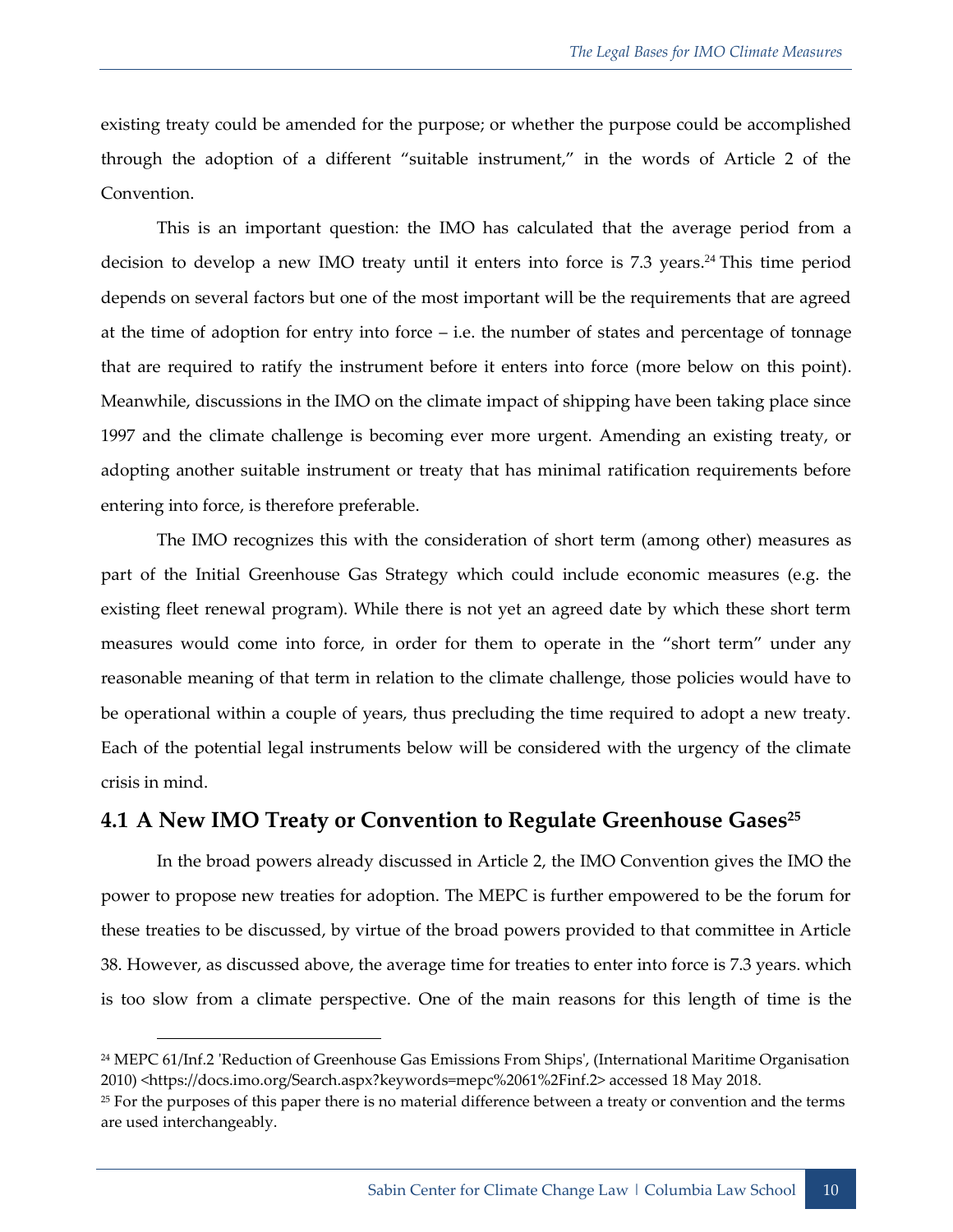requirements that are agreed at the time of adoption for entry into force – i.e. the number of states and percentage of tonnage that are required to ratify the instrument before it enters into force. For example, the IMO Convention itself required "21 States, of which seven shall each have a total tonnage of not less than 1,000,000 gross tons of shipping"<sup>26</sup> to become parties to the Convention before the Convention entered into force. Since that time, it has been the practice of the IMO members when agreeing the text of a new treaty to include provisions in relation to the number of states and associated shipping tonnage required before that new treaty can come into force. Most treaties now require a certain percentage of the world tonnage to enter into force (e.g. Ballast Water Management Convention required 30 states representing 35% of the world's merchant tonnage<sup>27</sup>) rather than a specified amount of tonnage as in the IMO Convention. However, with 75% of the world tonnage shared between just five states, this can mean that it can take a long time to meet the percentage tonnage required for a treaty to enter into force.<sup>28</sup>

Importantly, nothing in the IMO Convention requires the IMO member states to set a particular tonnage or number of states before a new treaty could enter into force. Article 2(b) of the IMO Convention specifies that in order to achieve the purposes of the Organization, the IMO shall "[p]rovide for the drafting of conventions, agreements, or other suitable instruments, and recommend these to Governments and to intergovernmental organizations, and convene such conferences as may be necessary." There are no caveats or limitations accompanying this power, e.g. there is nowhere in the Convention which states that the drafting of new conventions must provide for a certain tonnage of world shipping to agree before the convention could enter into force. Indeed, this is reflected in the fact that over time the requirements have been changed as stated above. Therefore, if the members of the IMO decide that a new treaty is the most appropriate way forward, they should be mindful of the urgency of the climate crisis and require a low number of states and tonnage before the treaty enters into force. However, the impact and

<sup>&</sup>lt;sup>26</sup> Convention on the International Maritime Organization, 1948, Article 79.

 $27$  The International Convention for the Control and Management of Ships' Ballast Water and Sediments (Ballast Water Management Convention) 2004.

<sup>28</sup> 'Flag State 2016 / 2017: Top 10 Ship Registers' (Lloyd's List, 2017)

<sup>&</sup>lt;https://lloydslist.maritimeintelligence.informa.com/infographics/flag-state-2016--2017-top-10-ship-registers> accessed 18 May 2018.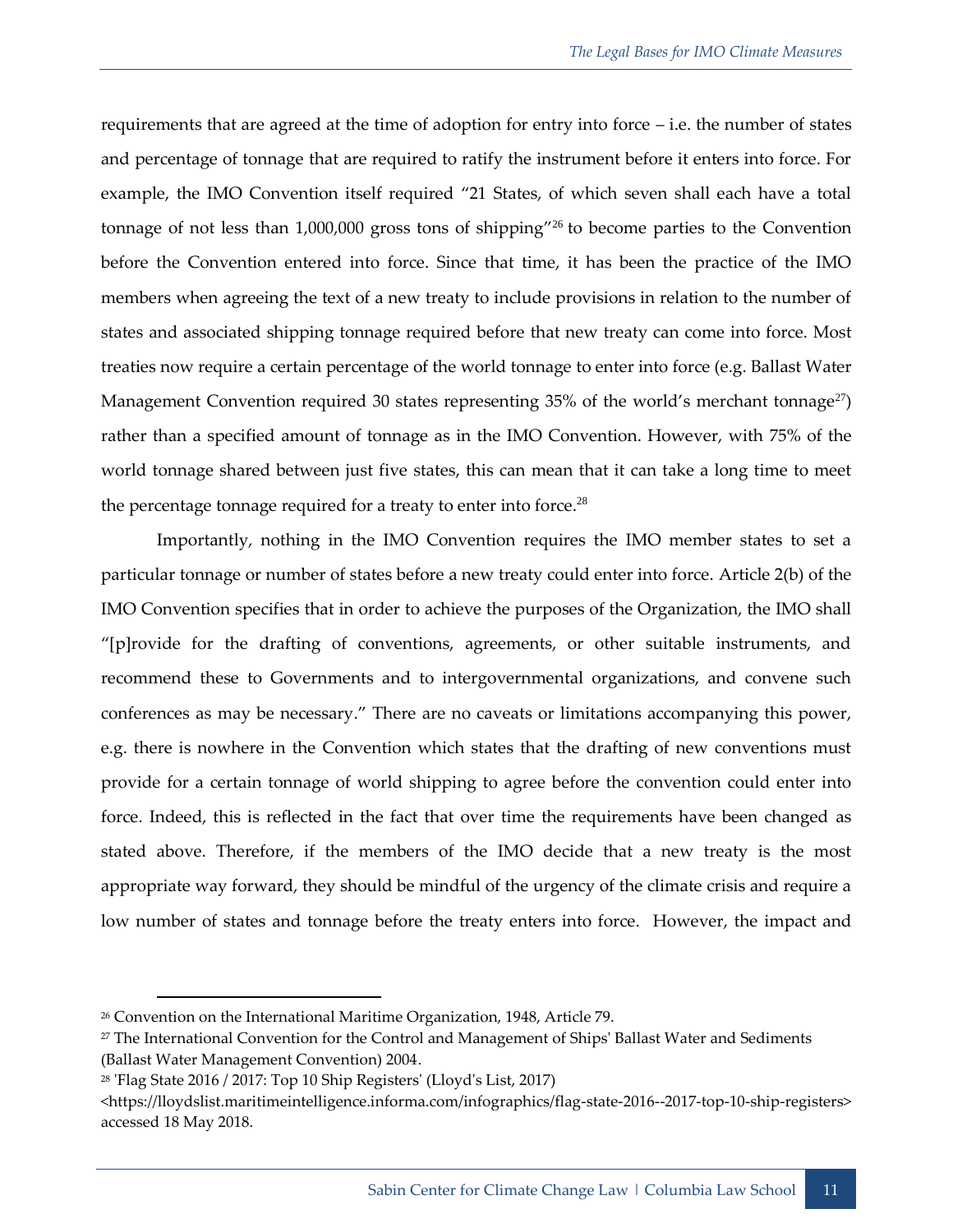generally accepted viability of such a treaty with low state and tonnage participation to reduce greenhouse gas emissions may be questioned if major shipping countries do not ratify the treaty.

An important point to note here is that any new regulation dealing with greenhouse gases must contain the principle of "no more favorable treatment" (NMFT), to ensure adequate political capital behind an agreement. This is a standard principle in the IMO, included in most regulations to ensure they can be effective without worldwide ratification.<sup>29</sup> NMFT requires that any country which is a party to a particular treaty must apply the rules of that treaty to all the ships that stop in that country's ports, regardless of the flag of that ship. That includes ships that are flying the flag of a country which is not a party to the particular instrument. For example MARPOL Article 5(4) requires that "with respect to the ship of non-Parties to the Convention, Parties shall apply the requirements of the present Convention as may be necessary to ensure that no more favourable treatment is given to such ships." An example of this principle being applied can be seen in the guidelines on compliance with the Ballast Water Management (BWM) Convention by the U.S. Coast Guard to U.S. flagged ships which states, "The U.S. is not signatory to the BWM Convention, and the Coast Guard cannot mandate compliance with the BWM Convention's requirements either for U.S. flagged vessels or for foreign vessels operating on the navigable waters of the United States. In contrast, the parties to the BWM Convention are required to impose BWM Convention requirements on all Party and non-Party vessels when calling on their ports (Article 3, Paragraph 3: "no more favorable treatment clause"). U.S. flagged vessels operating in a party's waters should be prepared to demonstrate compliance with the BWM Convention or be at risk for Port State Control actions, including detention."<sup>30</sup> The application of NMFT will mean that if an economic instrument is established, the countries which decide to participate will be able to ensure there is no market distortion for any ships calling at their ports. This will also create pressure for other countries to sign up to the convention as in order to call at the ports of countries that have signed up, any ship would have to comply with the provisions of the new convention or be able to show that they had

<sup>29</sup> For example. The International Convention for the Control and Management of Ships' Ballast Water and Sediments (Ballast Water Management Convention) 2004 and the International Convention for the Prevention of Pollution from Ships, 1973 as modified by the Protocol of 1978, Annex VI.

<sup>30</sup> United States Coast Guard, Guidelines for Volunatry Compliance with the International Convention for the Control and Management of Ship' Ballast Water and Sediments, 2004, 16711/Serial No. 1502 CG-CVC Policy Letter 17-05 September 6, 2017.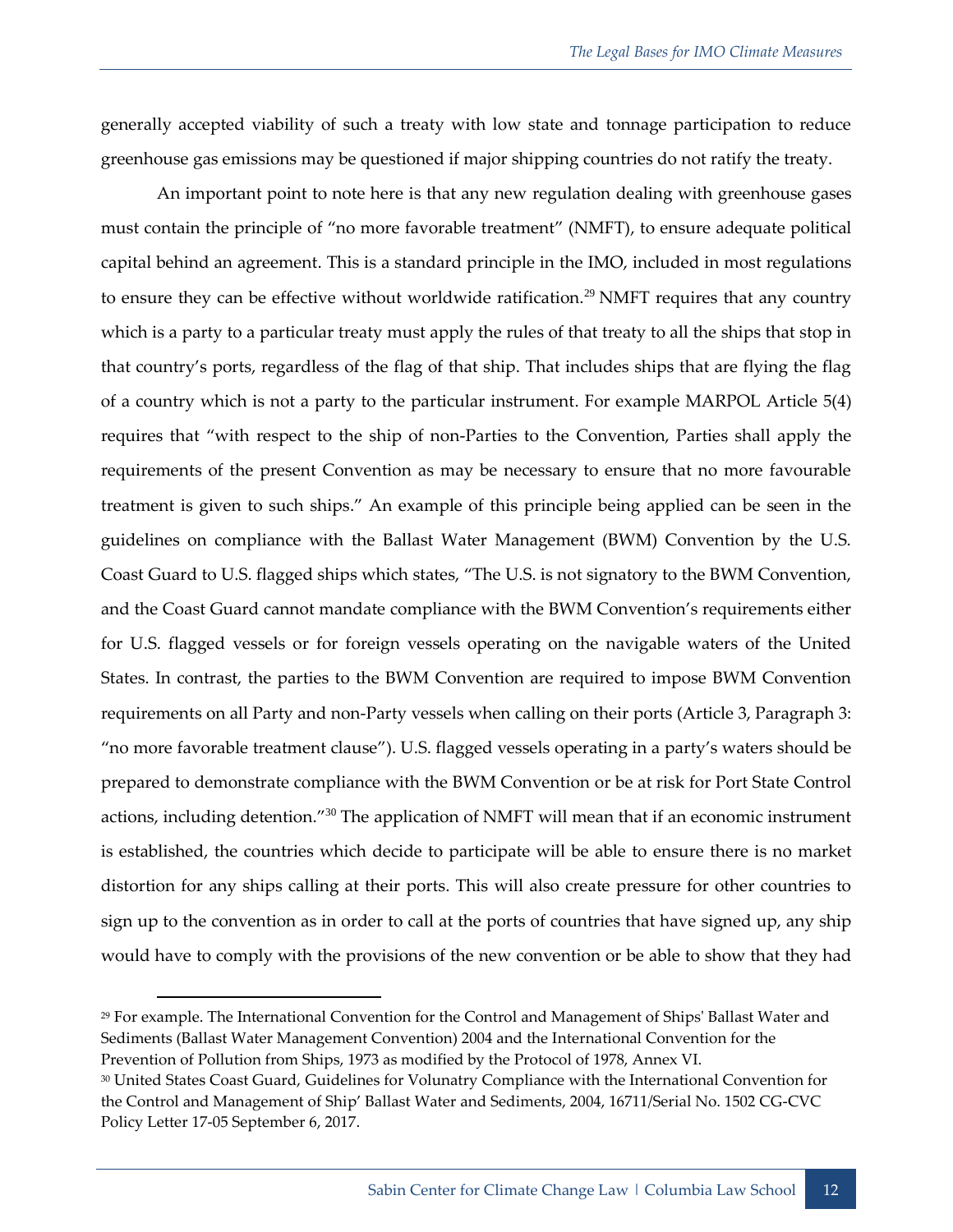done so. Depending on what the final measure agreed is, this could be done in a number of ways. For example, if there was a levy placed on the sale of fuel, a ship calling into a port of a country which had signed up to the measure would have to show that they had paid the levy when they last bunkered, or alternatively could pay the equivalent price upon calling at the port of the country that is a member of the convention.

#### **4.2 Adopting an Agreement or Other Suitable Instrument**

Article 2(b) of the IMO Convention refers to the drafting of "conventions, agreements or other suitable instruments." Again, as stated, this is a very broad power and no limitations are provided in the Convention upon what or how these mentioned agreements or other suitable instruments could be agreed. If the IMO decides to adopt an agreement or "other suitable instrument" (rather than establishing a new convention or amending an existing convention) then it will be important that the IMO ensures that the requirements for that instrument to enter into force are reasonable enough to ensure that the climate crisis doesn't worsen before it becomes operational. One potential way to do it would be to adopt an instrument that does not require ratification (the Paris Agreement is an example of this type of instrument). However, parties must be mindful to ensure that there are appropriate enforcement and implementation provisions to ensure that parties to the Agreement comply so that the objectives of the treaty can actually be achieved. Therefore, a non-enforceable instrument along the lines of the Paris Agreement would not be suitable. The IMO has a number of treaties already existing which are built around the principle of NFMT, which ensures that they can be enforced against not only the ships of the parties to the particular treaty but also against any ships calling at those parties ports – regardless as to whether the flag state of that ship is a party to the particular treaty. MARPOL is one of those treaties and its suitability will be discussed below.

## **4.3 Amending an Existing Instrument: MARPOL**

The MARPOL Convention was adopted on 2 November 1973. The Protocol of 1978 was adopted in response to a spate of tanker accidents in 1976-1977. At that time, the 1973 MARPOL Convention had not yet entered into force, so the 1978 MARPOL Protocol absorbed the parent Convention. The combined instrument entered into force on 2 October 1983. The combined instrument was originally conceived to minimize the discharge at sea of oil, noxious liquid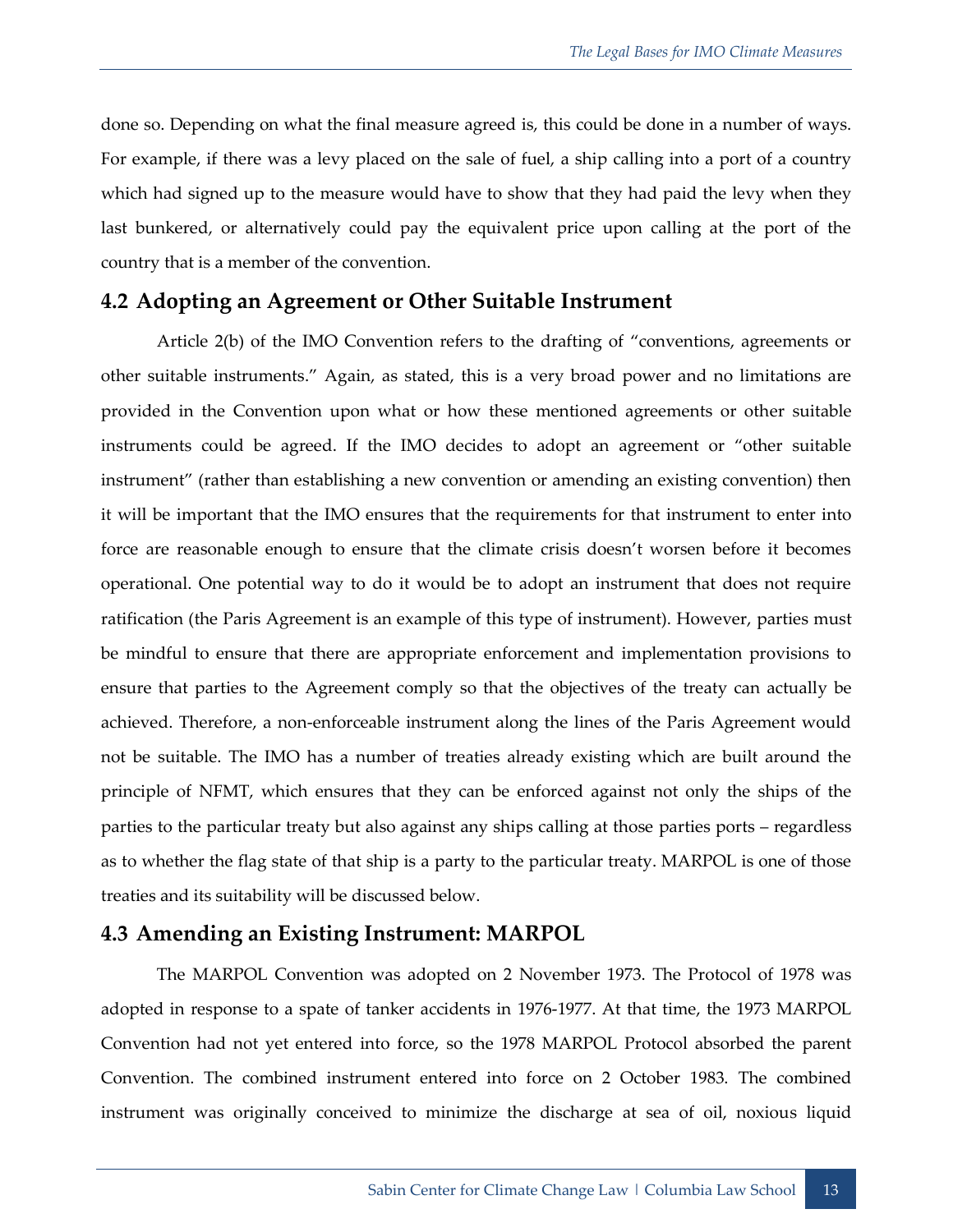substances, sewage, and garbage – each under a separate Annex. Each Annex requires individual ratification by countries so that a country could ratify Annex IV on sewage but not Annex V on garbage if they so choose. In 1997, a Protocol was adopted to amend the Convention and a new Annex VI was added which entered into force on 19 May 2005 to limit air pollutants from ships. Annex VI was amended to include some climate measures in 2011<sup>31</sup>: the Energy Efficiency Design Index (EEDI) and the Ship Energy Efficiency Management Plan (SEEMP) which are technical requirements placed upon ships (via their flag states signing up to the relevant MARPOL regulations) to increase energy efficiency in order to address greenhouse gas emissions. Annex VI was further amended in 2016 to include the Data Collection System which requires ships to monitor and report their fuel oil consumption to their flag state on an annual basis.<sup>32</sup>

#### **4.3.1 The Governing Principles of MARPOL**

MARPOL is an instrument that focuses on technical and operational measures and has an enforcement system to match. While an economic measure or the establishment of a new body would not be a new departure for the IMO, it would be a new departure within MARPOL but not beyond the competence set out in MARPOL's governing principles. Article 1 of MARPOL sets out its purpose, which is that "the Parties to the Convention undertake to give effect to the provisions of the present Convention and those Annexes thereto by which they are bound, in order to prevent the pollution of the marine environment by the discharge of harmful substances or effluents containing such substances in contravention of the Convention." There is no restriction in MARPOL on the type of measure that can be contained within it. To date it has included operational and technical measures but there is no legal reason why this could not be expanded to include an economic measure or the establishment of an independent body. Indeed, there is a provision for financial compensation for ships under Article 7 of MARPOL where ships are unduly delayed as a result of the enforcement of the Convention.

#### **4.3.2 MARPOL Regulates Countries (Not Ships)**

The parties to MARPOL are countries. These countries then apply the regulations in MARPOL to ships. Article 5(4) of MARPOL refines this by stating that it applies not only to ships

<sup>31</sup> See MARPOL Annex VI Chapter 4.

<sup>32</sup> See MARPOL Annex VI, Regulation 22A.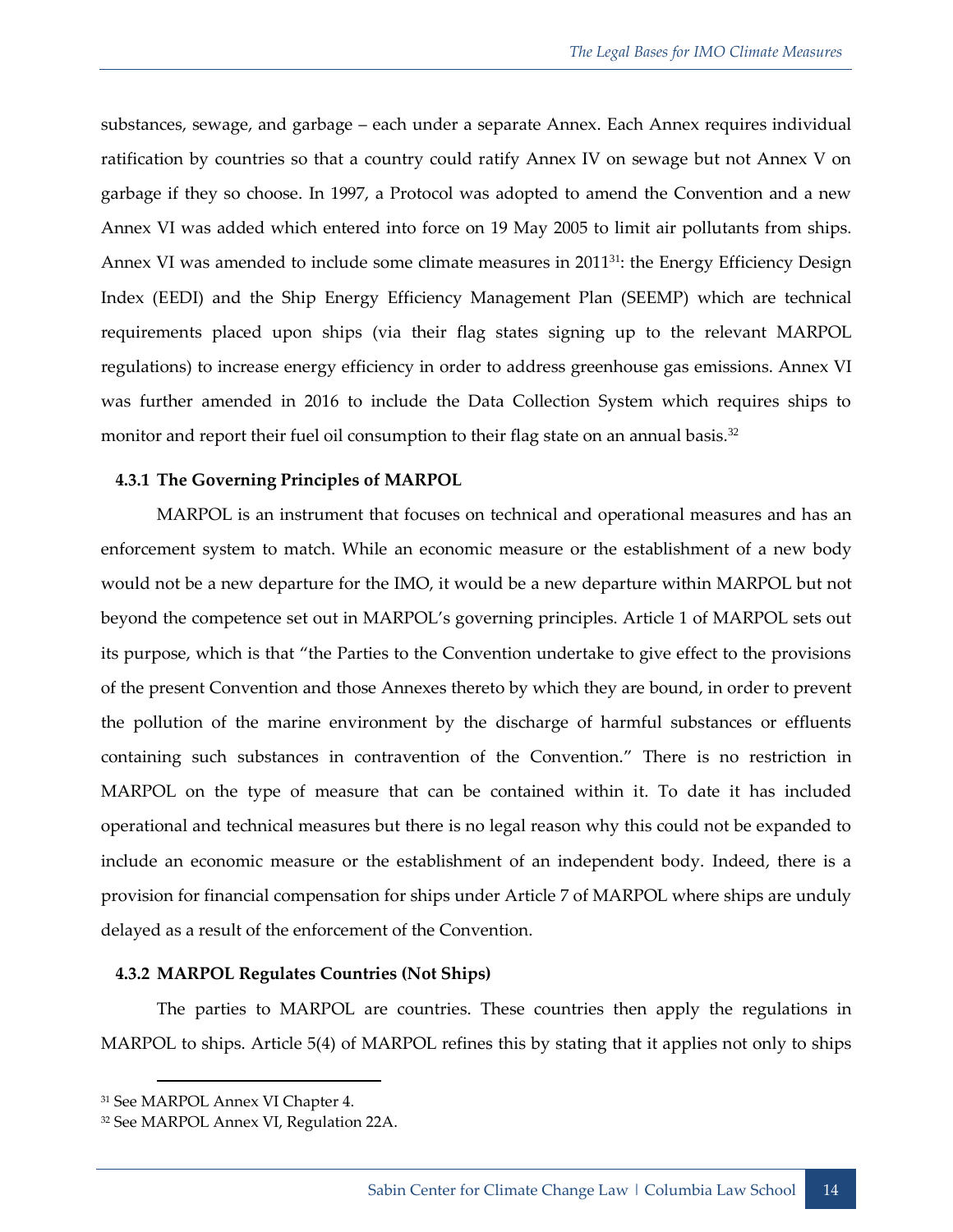which are flagged in one of the countries that are a signatories to MARPOL, but also that countries that are signatories to MARPOL can apply MARPOL regulations to ships that are flagged in other countries as well. This is the principle of 'NMFT' as discussed above. However, the actual obligations imposed by MARPOL apply to countries and not ships, as Article 1 states, "the Parties to the Convention undertake to give effect to the provisions of the present Convention and those Annexes thereto." Indeed, Regulation 18 of Annex VI requires all states to ensure the availability of fuel oils compliant with MARPOL rules at ports and terminals. MARPOL usually requires certificates as proof of compliance (though Annex III and V do not have a certificate regime and use other means). Article 5 of MARPOL provides for ships to hold certificates "in accordance with the provisions of the regulations." Whether certificates would be appropriate means of compliance with an economic measure depends on the specific design of the measure (for example if a fuel levy was imposed, this could be evidenced by a certificate received upon purchase of fuel and payment of the levy). Parties could even agree to new provisions of the Convention that did not primarily apply to ships (e.g. that all members of the Convention must charge a levy on all shipping fuel sold in their territory and remit that levy to the IMO or other designated recipients, or agree to the establishment of an independent body). There is nothing in MARPOL which restricts the design of measures to only apply to ships or to have a compliance regime based upon certificates (as long as the existing provisions of the Convention are not contradicted).

Once it has been established that MARPOL can be amended to include any necessary measures, there are several methods of doing so that must be considered. In order to introduce an economic measure into MARPOL, there are three options: amending an already existing chapter within a MARPOL Annex, introducing a new chapter into an existing MARPOL Annex or creating an entirely new MARPOL Annex.

#### <span id="page-20-0"></span>**4.3.3 Amending a Current MARPOL Annex**

Article 16 of MARPOL sets out two restrictions upon amendments to the Convention. The first is in Article 16(6), which requires that any amendment which relates to the structure of a ship shall only apply to ships for which the building contract is agreed or, if no building contract, the keel laid, after the date on which the amendment comes into force, unless expressly provided otherwise. This should not affect any economic measures or the establishment of an independent body.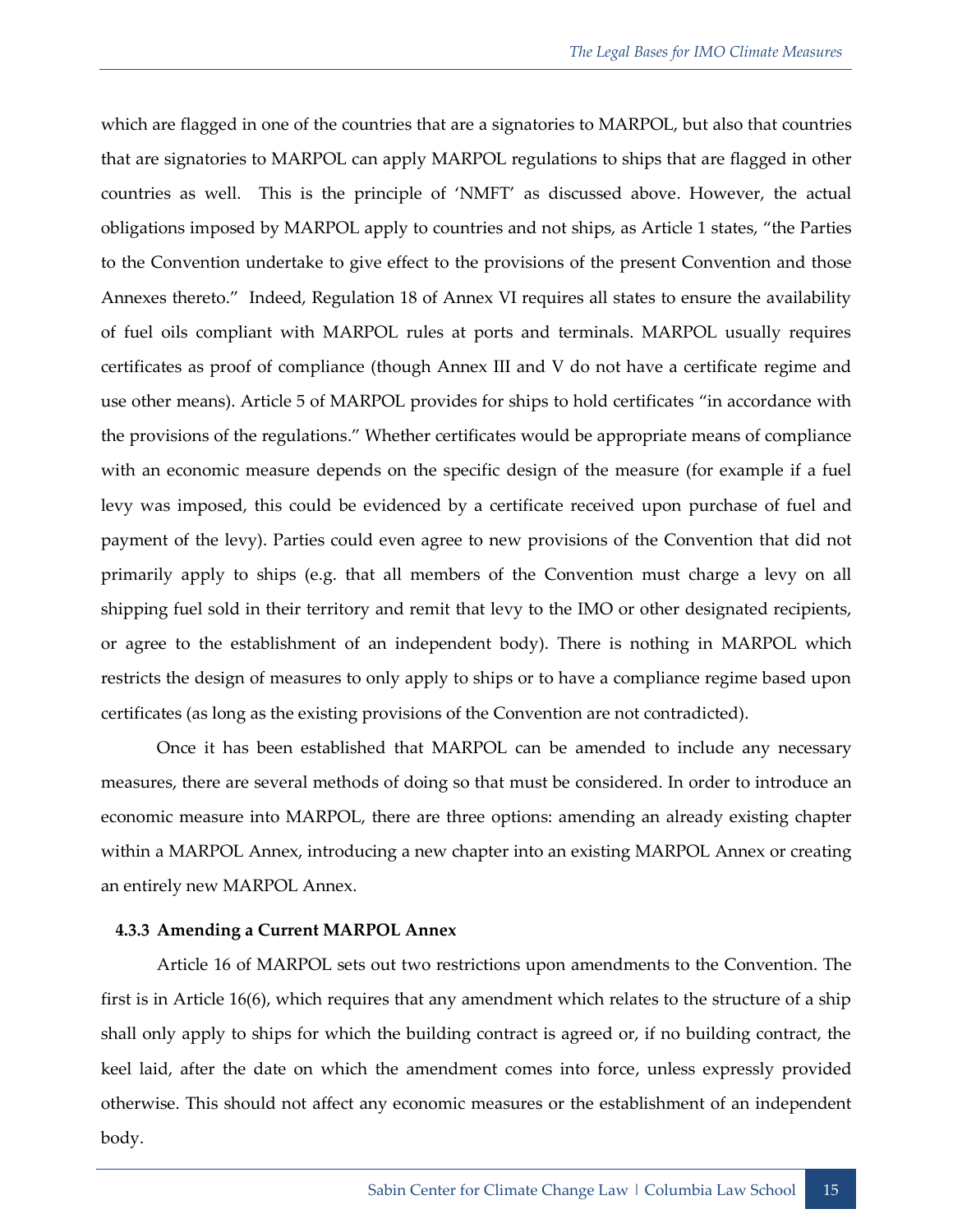The second restriction is in Article 16(7), which states that any amendment to MARPOL "shall relate to the substance of that Protocol or Annex and shall be consistent with the articles of the present Convention." Firstly, there is no reason to suppose that any economic measure would conflict with the existing provisions of MARPOL, and care could be taken to ensure during drafting that it did not conflict. The parties to MARPOL are the ultimate arbiters of whether something relates to the substance of the Protocol and is consistent with the Convention. The IMO has now agreed to three measures in relation to greenhouse gases from international shipping and all three sit in MARPOL Annex VI. However, Annex VI when originally adopted in 1997 concerned only traditional air pollutants, i.e. sulphur oxides  $(SOx)$ , nitrous oxides  $(NOx)$ , deliberate emissions of ozone depleting substances (ODS), volatile organic compounds (VOC) and also regulated shipboard incineration. Annex VI was expanded first in 2011 to include greenhouse gases from shipping via the adoption of the EEDI and the SEEMP.<sup>33</sup> This expanded the scope of the Annex to include greenhouse gases – emissions of an entirely different order from those Annex VI originally regulated, i.e. those that caused direct harm to human health (ozone harms human health by depleting the ozone which increases the reach of harmful rays which can cause cancer) – to emissions that do not harm human health as directly but do affect the climate.

MARPOL originally only regulated discharges into the sea of oil, noxious liquid substances, sewage, and garbage but not any discharges into the air. The introduction of Annex VI was the first time air pollution was regulated under MARPOL and was regarded by the parties to MARPOL as relating to the substance of the Convention and consistent with its articles. On this basis, it seems that there is no reason to suppose that agreeing to an economic measure or independent body to further deal with greenhouse gases from shipping would conflict with the substance of MARPOL, as long as the parties agree to it. The parties to Annex VI already decided that greenhouse gases were close enough to traditional air pollutants that amending Annex VI to include greenhouse gases created no conflict, so there is no reason why they cannot decide that agreeing an economic measure to regulate greenhouse gases does not also relate to the substance of MARPOL.

<sup>33</sup> International Convention for the Prevention of Pollution from Ships (MARPOL), 1973, Annex VI amended 2011.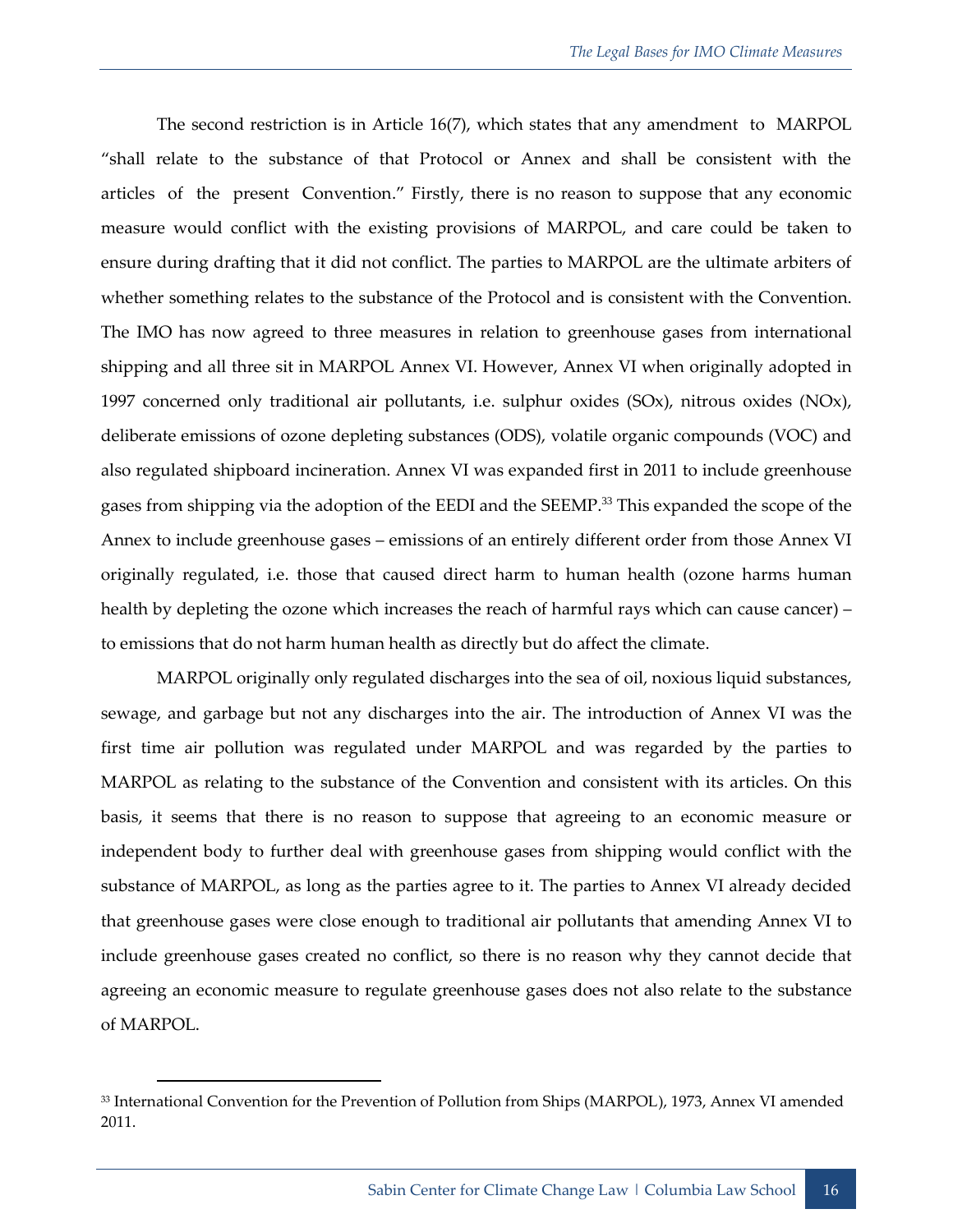#### **4.3.4 The Procedure for Amending MARPOL**

Article 16 of MARPOL sets out two procedures for amending the Convention. These could be characterized as the "rejected unless accepted" procedure (the explicit amendment procedure) or the "accepted unless rejected" procedure (the tacit amendment procedure). For all amendments, Article 16(2)(a) requires the proposed amendment to be circulated six months before consideration by the IMO to all parties.

The **'rejected unless accepted' or 'explicit'** procedure outlined in Article 16(2)(d) states the amendment can be adopted by a two-thirds majority of the parties to the Convention (or particular Annex in question) who are present and voting, in MEPC unless a specific Conference of the parties was called under Article 16(3) of MARPOL. Following this, the amendment will be deemed to be accepted via Article 16(2)(f)(i), which requires acceptance by two thirds of the parties (to the Convention or the particular Annex as relevant), which make up 50% of the gross tonnage of the world's merchant fleet.

The **'accepted unless rejected' or 'tacit'** procedure is laid out in Article 16(2)(f)(ii) and (iii). 34 It states that an amendment to a MARPOL Annex shall be deemed to have been accepted at the end of a period (of at least 10 months) to be determined by the MEPC or Conference of the parties, unless one third of the parties, making up 50% of the gross tonnage of the world's merchant fleet object to the amendment. Parties can also declare that their express consent is required for the adoption of the amendment. Under Article  $16(2)(g)(ii)$ , the amendment then enters into force six

<sup>34</sup> International Convention for the Prevention of Pollution from Ships (MARPOL), 1973, Article 16(2)(f)(ii) and (iii) state: "(ii) an amendment to an Annex to the Convention shall be deemed to have been accepted in accordance with the procedure specified in subparagraph (f)(iii) unless the appropriate body, at the time of its adoption, determines that the amendment shall be deemed to have been accepted on the date on which it is accepted by two thirds of the Parties, the combined merchant fleets of which constitute not less than 50 per cent of the gross tonnage of the world's merchant fleet. Nevertheless, at any time before the entry into force of an amendment to an Annex to the Convention, a Party may notify the Secretary-General of the Organization that its express approval will be necessary before the amendment enters into force for it. The latter shall bring such notification and the date of its receipt to the notice of Parties;

<sup>(</sup>iii) an amendment to an appendix to an Annex to the Convention shall be deemed to have been accepted at the end of a period to be determined by the appropriate body at the time of its adoption, which period shall be not less than ten months, unless within that period an objection is communicated to the Organization by not less than one third of the Parties or by the Parties the combined merchant fleets of which constitute not less than 50 per cent of the gross tonnage of the world's merchant fleet whichever condition is fulfilled;"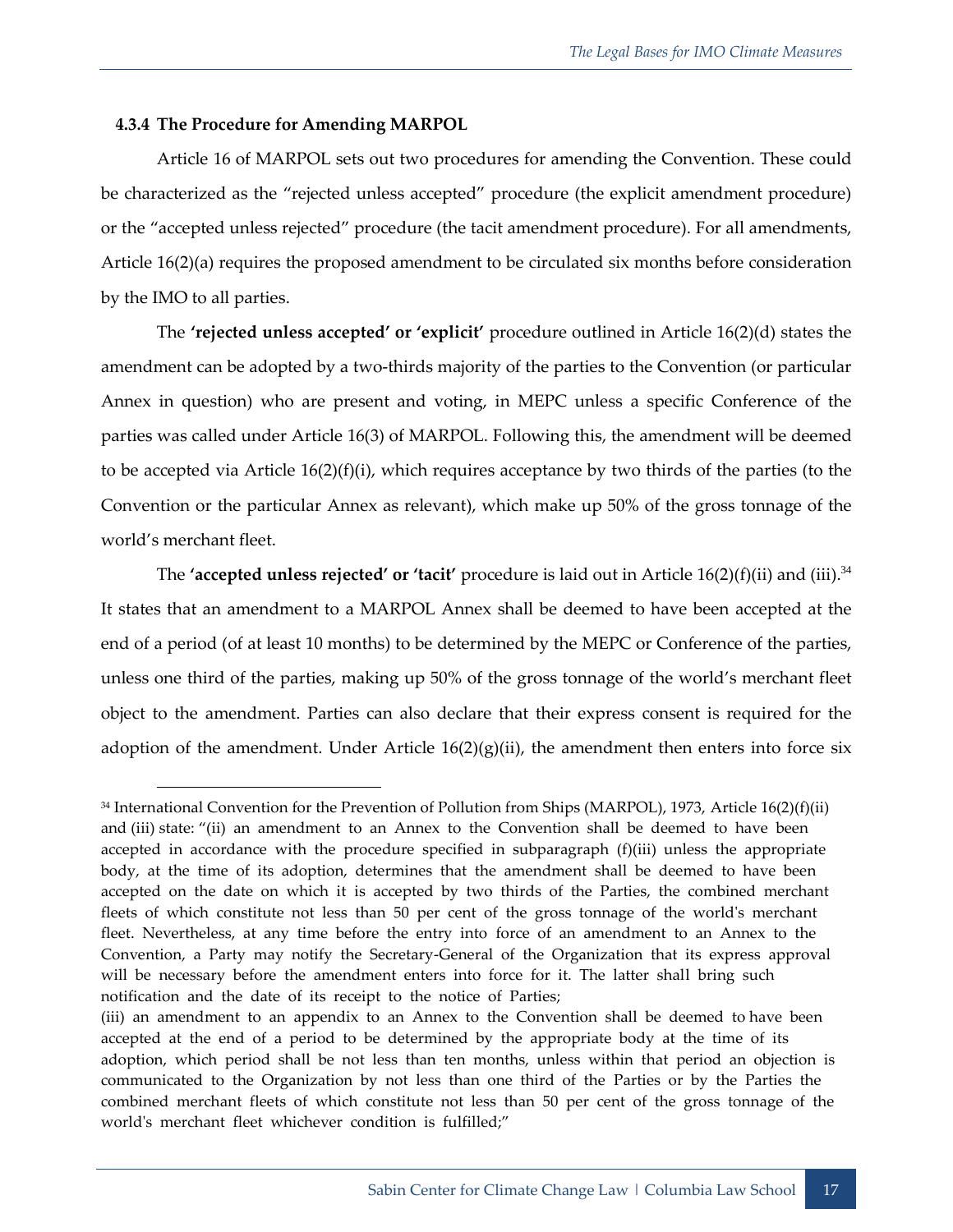months after the end of the period as determined by the appropriate body, but not for those parties which reject the amendment during the time set out by the appropriate body or who declared that their express consent is required.

The authority to decide which amendment procedure is used is given to the MEPC or Conference of the Parties under Article  $16(f)$  – this is a political decision and not a legal one, as long as the limits upon amendments as set out in section [4.3.3](#page-20-0) above are observed. There are no further legal limits on using the tacit acceptance procedure in the MARPOL Convention itself and it can be used for amending existing Annexes or adding new chapters to Annexes, as long as the MEPC (or specific Conference of the Parties) so decides.

At first glance, for those unfamiliar with the IMO or other international forums, it might seem that there is little difference between the two procedures – both essentially require two thirds of countries to agree to the amendment. But there is a large difference between requiring explicit and implicit consent of countries. While countries might vote for a measure in MEPC (regardless of which procedure is required all amendments require the consent of at least two thirds of the present and voting parties, though in practice the IMO rarely calls for a vote and usually proceeds by consensus), getting a country to submit a formal acceptance of an amendment to the IMO can be a long drawn out process and essentially leads to the same delay on measures entering into force that new conventions also experience. Thus, it is essential that if any measure is to be implemented at a speed which will be able to adequately deal with the climate crisis, it is adopted via the tacit amendment procedure. Adopting amendments to MARPOL via the tacit amendment procedure is completely within the authority of the MEPC and they must exercise it for any IMO climate measures the committee deems necessary to ensure that the goals of the IMO's initial greenhouses gas strategy agreed in April 2018 are met.

#### **4.3.5 Adding a New Chapter to a MARPOL Annex**

In 2011, Resolution MEPC.203(62) added a new chapter 4 entitled "Regulations on energy efficiency for ships" to Annex VI of MARPOL. A new chapter could again be added to Annex VI to include new economic measures and the establishment of an independent advisory body. There is no limitation in MARPOL which would restrict this, and the tacit amendment procedure can be used. It is important to note that while the IMO usually proceeds by consensus, the rules for amendments (discussed above) provide for voting. This is only used if called for by a delegation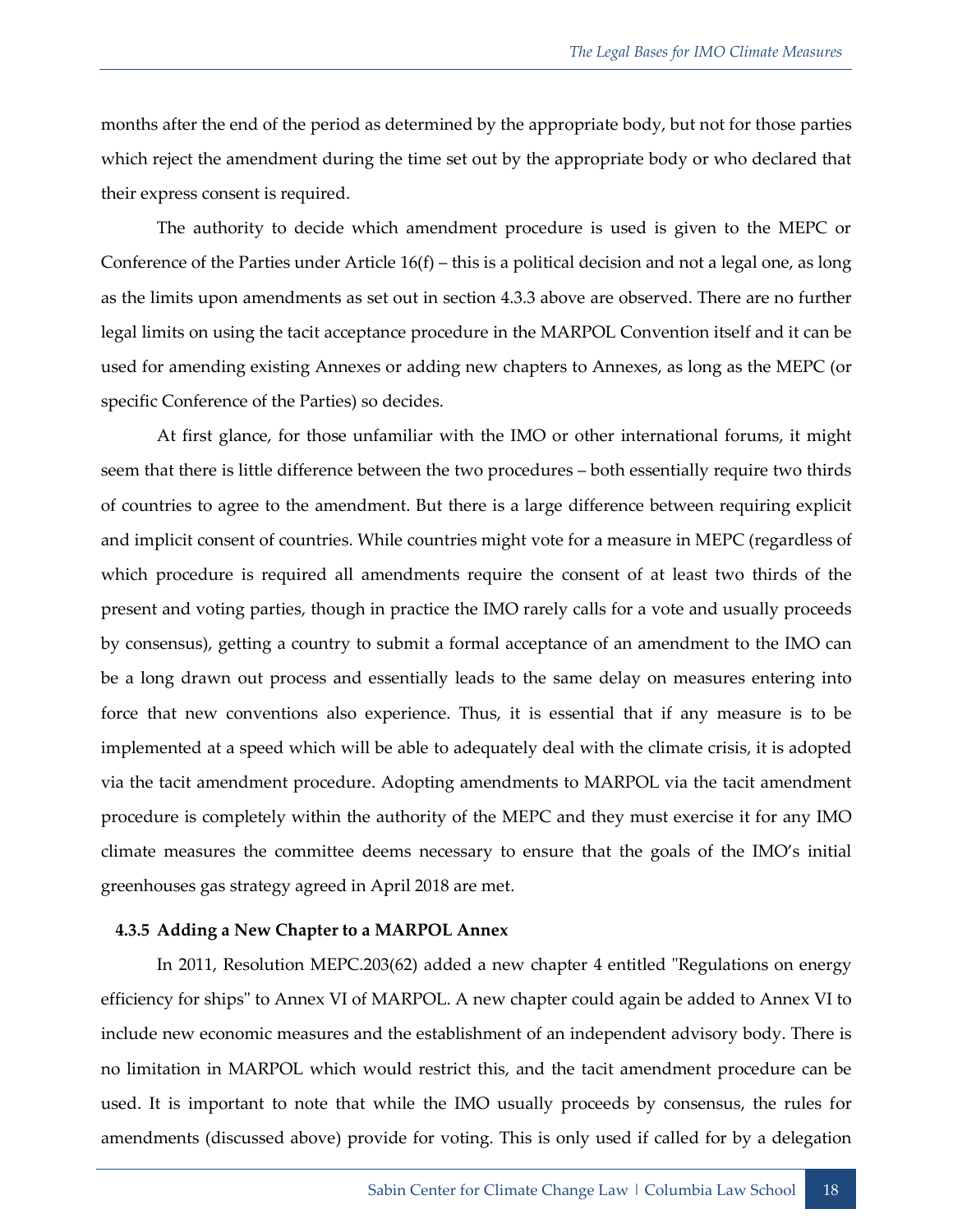and only for controversial topics. Saudi Arabia called for vote on the adoption of the EEDI and SEEMP.<sup>35</sup> Only those IMO members which were members to Annex VI were entitled to vote. At the time 59 IMO members who were signatories to Annex VI were present and so entitled to vote, and an overwhelming 49 of those members (about 83%) voted in favor of the measures. These measures remain mandatory against those parties which voted against the amendments, the countries that do not wish to comply with the amendments must lodge a formal objection to the amendment with the IMO Secretariat or if the tacit amendment procedure has been used, require that their specific consent is required before the amendments apply to them. As of June 2018, there are now 91 members of Annex VI entitled to vote on any amendments to that Annex.<sup>36</sup>

#### **4.3.6 Creating a New MARPOL Annex**

As stated above, MARPOL was originally adopted in 1973 but was amended in 1978 to become known as 'MARPOL 73/78'. Originally Annexes I and II were obligatory annexes that countries had to become signatories to when they ratified the overarching MARPOL 73/78 text. The Annexes III-V, which were adopted later, are optional and can be signed up to individually by countries so that countries can be signatories to one Annex but not necessarily all (with the exception of Annexes I and II). MARPOL Article 16(5) provides that an entirely new annex would follow the same procedure as for the adoption and entry into force of an amendment to an article of the Convention. This means that, as per Article  $16(2)(f)(i)$  an amendment shall be deemed to have been accepted on the date on which it is accepted by two thirds majority of the parties and the combined merchant fleets of which constitute not less than 50 per cent of the gross tonnage of the world's merchant fleet. Every new annex requires individual ratification and there is no provision in the Convention for countries which have signed up to the Convention or Annex(es) to automatically become parties to a new annex. Therefore, it must be assumed that adopting an entirely new annex to MARPOL would suffer from the same disadvantages that an entirely new

<sup>35</sup> http://www.imo.org/en/OurWork/Environment/PollutionPrevention/AirPollution/Pages/Technical-and-Operational-Measures.aspx.

<sup>36</sup> Status of Treaties (IMO 2018)

[<sup>&</sup>lt;http://www.imo.org/en/About/Conventions/StatusOfConventions/Documents/StatusOfTreaties.pdf>](http://www.imo.org/en/About/Conventions/StatusOfConventions/Documents/StatusOfTreaties.pdf) accessed 18 May 2018.